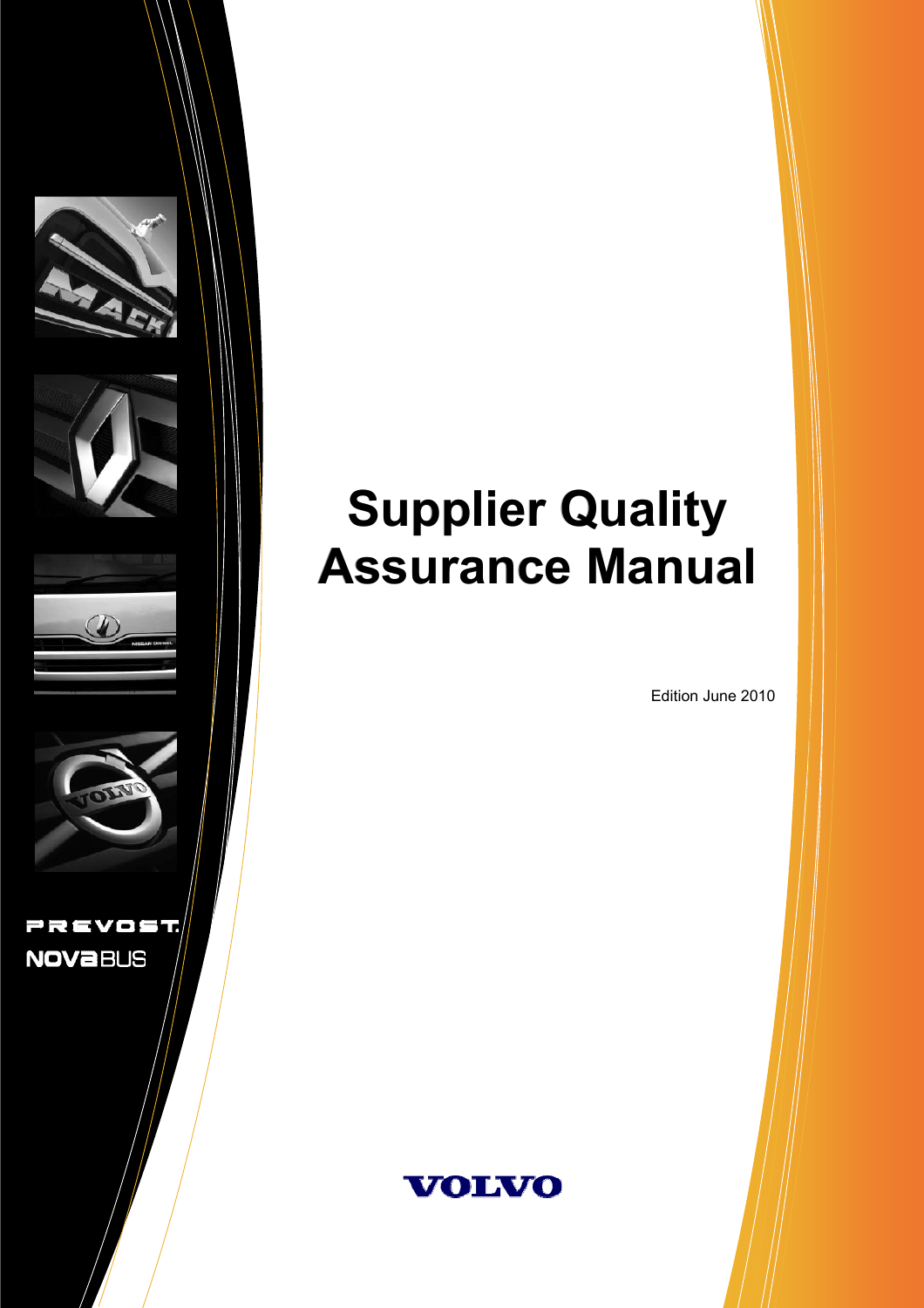# **REVISION RECORD**

| <b>EDITION</b> | <b>REVISIONS DESCRIPTION</b>                                                                                                                                     |  |
|----------------|------------------------------------------------------------------------------------------------------------------------------------------------------------------|--|
| 01-2009        | First release                                                                                                                                                    |  |
| 06-2010        | Integration of Volvo Powertrain, Volvo Buses, Prévost<br>and Novabus in the scope of application.                                                                |  |
|                | NO MAJOR CONTENT CHANGE:                                                                                                                                         |  |
|                | Wording clarifications all along the document.                                                                                                                   |  |
|                | Reworked chapters :<br>$\bullet$<br>Acknowledgement page,<br>Conformity of production (COP)<br>Special characteristics<br>Lot traceability,<br>Record retention, |  |
|                | Added chapter:<br>Laboratory requirements<br>APQP reviews,<br>Software,                                                                                          |  |
|                | Removed:<br>Appendixes,<br>reference to toolboxes                                                                                                                |  |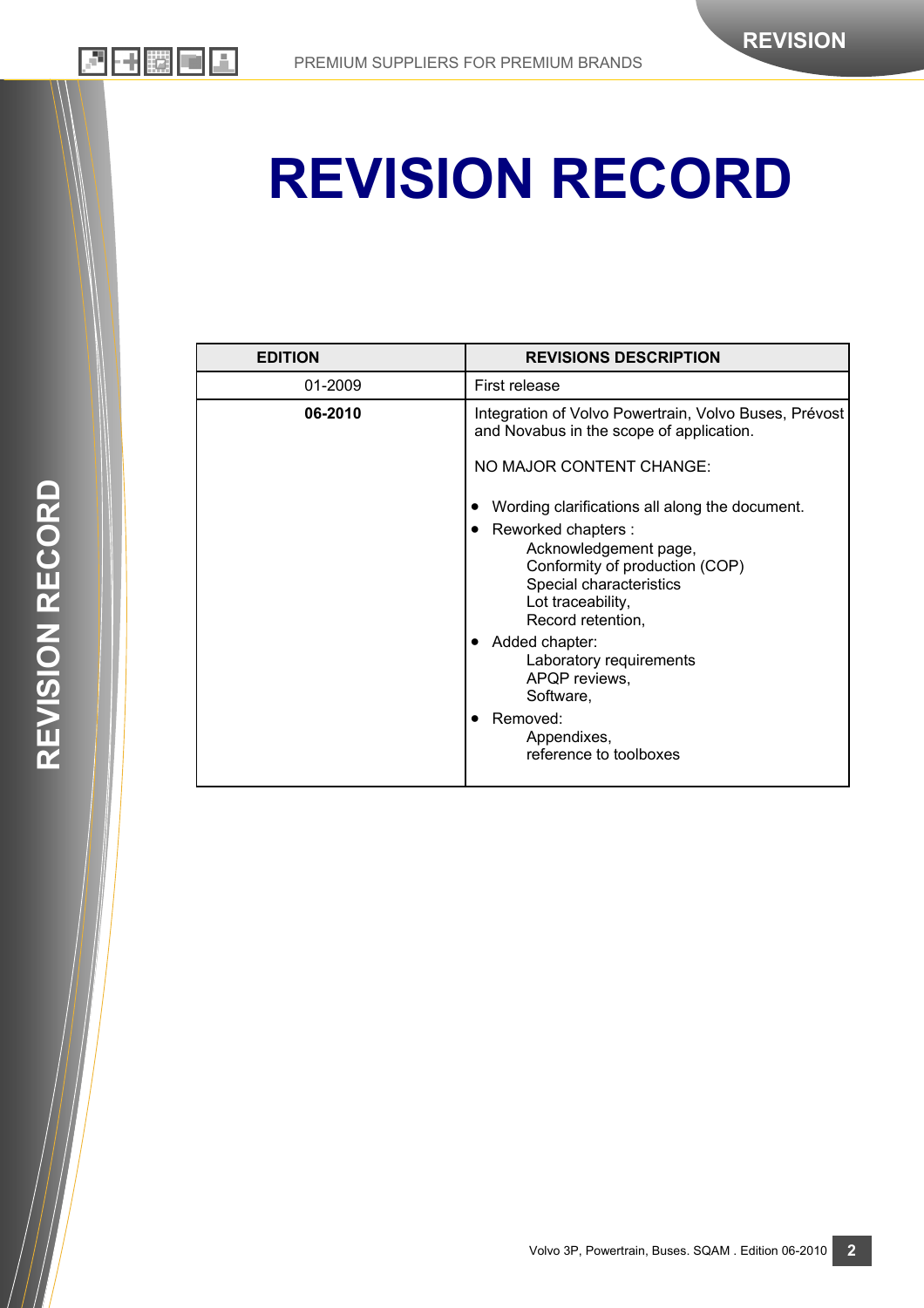# **INTRODUCTION**

# **Premium Suppliers for Premium Brands**

**The VOLVO Purchasing** mission is to provide competitive advantages to the Truck and bus brands by selecting, developing and managing suppliers capable of delivering premium quality products in terms of Quality, Delivery, Cost and Features.

In support of the strategy **"PREMIUM SUPPPLIERS FOR PREMIUM BRANDS"**, our effort is directed towards selecting the best suppliers based on capability and performance. Once selected, our goal is to work with these suppliers to develop a strong, long-term, structured relationship with them.

Every day at Volvo, we are working to improve our organization, our processes and the skills of our employees to be the best in class. We are committed to Quality excellence, a customer-focused process approach and continuous improvement. We expect and encourage our suppliers to adopt these principles.

We expect our suppliers to be committed to a **ZERO DEFECT APPROACH** and to demonstrate this commitment through:

- Delivering fully conforming parts or products,
- On time delivery,
- Rigorous adherence to approved processes and requirements,
- Pro-active risk management.

VOLVO products have always been characterised by their quality and safety. Maintaining the reputation of selling the highest quality and safest products in the market is a must for us. We expect suppliers to support us in maintaining this reputation by the care they invest in the parts they produce and deliver.

As a VOLVO supplier, it is expected that the requirements in this manual will be passed on to sub tier suppliers to ensure that quality is consistent through the entire supply chain.

This document is intended to serve as a reference to better understand our requirements and your role in the shared responsibility to deliver the highest quality & safety.

With your commitment to participate as a Premium Supplier, we will succeed in our mission to deliver the best products when measured for Quality, deliveries, and features, and at the same time begin a long term and mutually beneficial relationship.

VOLVO 3P VOLVO Powertrain VOLVO Buses Purchasing Purchasing Purchasing Purchasing Senior Vice President Senior Vice President Vice President

**Bruno BLIN Bruno LINSOLAS Mikael SÖDERSTRÖM** 

리베縣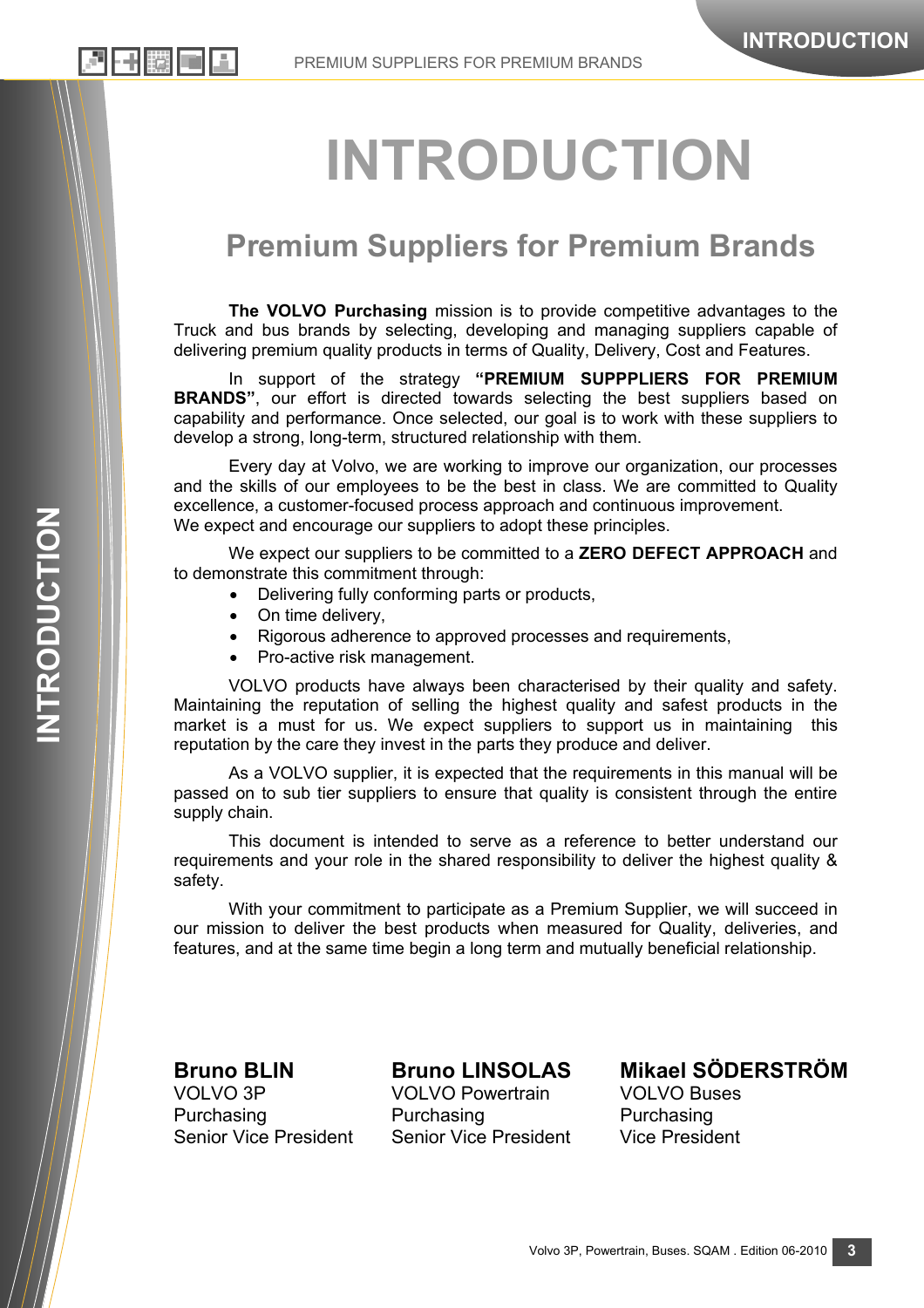# **TABLE OF CONTENTS**

| <b>REVISION RECORD</b>          |  |
|---------------------------------|--|
| <b>INTRODUCTION</b>             |  |
| <b>TABLE OF CONTENTS</b>        |  |
| <b>GLOSSARY OF TERMS</b>        |  |
| <b>HOW TO USE THIS DOCUMENT</b> |  |
| <b>SUPPLIER ACKNOWLEDGEMENT</b> |  |

| GENERAL REQUIREMENTS _________________ 8 |  |
|------------------------------------------|--|
|                                          |  |
| MANAGEMENT SYSTEMS EXPECTATIONS  10      |  |
|                                          |  |
| REQUIREMENTS TOWARDS TIER 2 11           |  |
| LABORATORY REQUIREMENTS 11               |  |
| SERVICE PART REQUIREMENTS 11             |  |
|                                          |  |

## **SOURCING \_\_\_\_\_\_\_\_\_\_\_\_\_\_\_\_\_\_\_\_\_\_\_\_\_\_\_\_ 12**

| SIGN THE CONFIDENTIALITY AGREEMENT 13 |  |
|---------------------------------------|--|
| RFQ - REQUEST FOR QUOTATION  13       |  |
| AUDIT AT SUPPLIER - SEM (SUPPLIER     |  |
|                                       |  |
| AUDIT AT SUPPLIER - INDEX  14         |  |
|                                       |  |
|                                       |  |

#### **ADVANCED PRODUCT QUALITY PLANNING 15**

| KEY COMPONENTS DEFINITION  16                |
|----------------------------------------------|
| RESPONSIBILITIES IN APQP 16                  |
|                                              |
|                                              |
| VOLVO SPECIFIC REQUIREMENTS  18              |
| <b>REVIEW OF TECHNICAL SPECIFICATIONS 18</b> |
| <b>PRODUCT APPLICATION AGREEMENT  18</b>     |
| PART HANDLING REVIEW  19                     |
|                                              |
| PROTOTYPE MARKING 19                         |
|                                              |

| CONFORMITY OF PRODUCTION20 |  |
|----------------------------|--|
| SPECIAL CHARACTERISTICS 21 |  |

| <b>PRODUCTION PART APPROVAL PROCESS _22</b> |  |
|---------------------------------------------|--|
|                                             |  |
|                                             |  |
| SIGNIFICANT PRODUCTION RUN 24               |  |
| DOCUMENTATION REQUIREMENTS - LEVEL          |  |

### **PRODUCTION REQUIREMENTS \_\_\_\_\_\_\_\_\_\_\_ 25**

| PRODUCT PROCESS CHANGE NOTIFICATION - |  |
|---------------------------------------|--|
| TREATMENT OF NON CONFORMING PARTS 27  |  |
|                                       |  |
| OTHER CORRECTIVE ACTIONS28            |  |
| DEVIATION REQUESTED BY SUPPLIER28     |  |
|                                       |  |
|                                       |  |
|                                       |  |
|                                       |  |

## **MANAGING PERFORMANCE\_\_\_\_\_\_\_\_\_\_\_\_\_\_ 30**

| SCORECARD PRESENTATION 30       |  |
|---------------------------------|--|
|                                 |  |
|                                 |  |
|                                 |  |
| CONTINUAL IMPROVEMENT32         |  |
| SUPPLIER PROCESS AUDIT32        |  |
| LOW PERFORMING SUPPLIER - LPS33 |  |

#### **SAFETY MANAGEMENT \_\_\_\_\_\_\_\_\_\_\_\_\_\_\_\_\_ 34**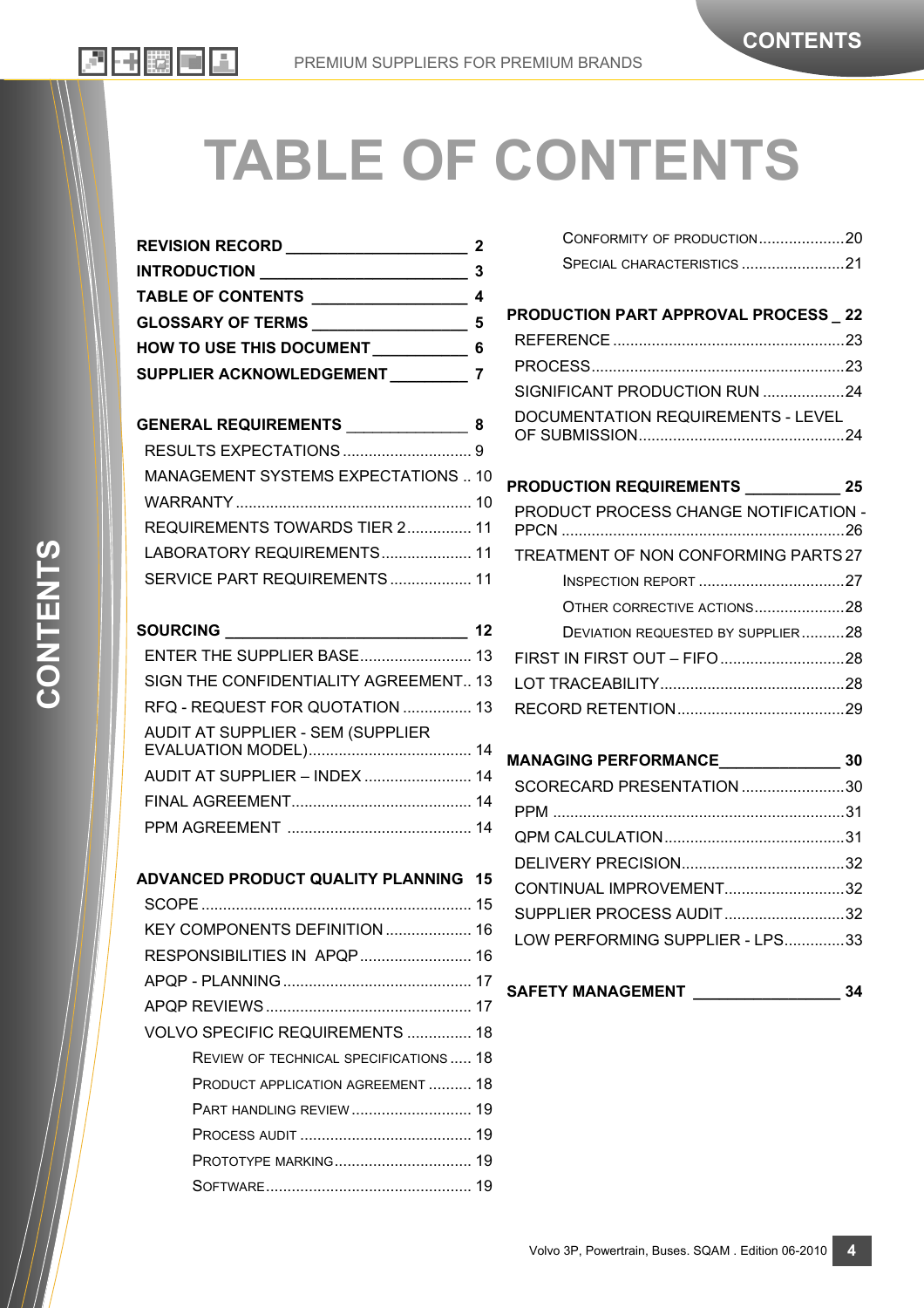# **GLOSSARY OF TERMS**

AAR Appearance Approval Report. APQP **Advanced Product Quality Planning (AIAG Reference Manual).** And a Advanced Product Quality Planning (AIAG Reference Manual). BA/BU Business Area/Business Unit. BOM BILL OF BILL Of Materials. COP Conformity of Production . Cpk Capabilities . DFMEA DESign Failure Mode & Effects Analysis ePS Electronic Purchasing System. FMEA FINEA GDP Global Development Process. GSC GSC Global Sourcing Committee. IR IN Inspection Reports. **INDEX Audit Contract Contract Contract Contract Contract Contract Contract Contract Contract Contract Contract Contract Contract Contract Contract Contract Contract Contract Contract Contract Contract Contract Contract Co** KEP Key Element Procedure. KPI Key Performance Indicator.<br>
Low Performing Supplier. Low Performing Supplier. NC Non-Conforming (Parts). PAA PRA Product Application Agreement . PARMA code (or number) Supplier code in VOLVO informatics system. PFMEA Process Failure Mode & Effects Analysis PHR PHR PARE PART PART PART PROPERTY PRACTED PRODUCTION PART ADDITION Production Part Approval Process. PPM Parts Per Million. Product recall Process involving vehicle brands, Market Companies/Importers, Dealers and final customers to eliminate or reduce **safety** related product problems. PSL PSL POtential Supplier List. PSW Part Submission Warrant. PVR PVR PART PORT PART Version Report. QDCF Quality Delivery Cost Features QJ Quality Journal. QPM Quality Performance Measurement. RFQ Request for Quotation. RTS Review of Technical Specification. Service campaign **Process involving vehicle brands, Market Companies/Importers,** Dealers and final customers to eliminate or reduce product reliability problems. Shall Mandatory requirement. Should Recommendation.<br>
Sow Statement Of Work Statement Of Work SPC SPC Statistical Process Control.<br>Significant Production Run Significant Production Run SQAM SUPPLIER SUPPLIER QUALITY Assurance Manual SQE SQE Supplier Quality Engineer . T-Marked part Part submitted to vehicle Regulations and certification department. DEVELOPMENT SUPPLIER Supplier who collaborates with VOLVO in development. NON DEVELOPMENT SUPPLIER Supplier who produce a part according to a drawing given by VOLVO. SUPPLIER VOLVO tier 1 supplier

**To simplify the text,** 

**VOLVO** stands for Volvo 3P, Volvo Powertrain, Volvo Buses, Prevost, Novabus **VEHICLE** stands for truck or bus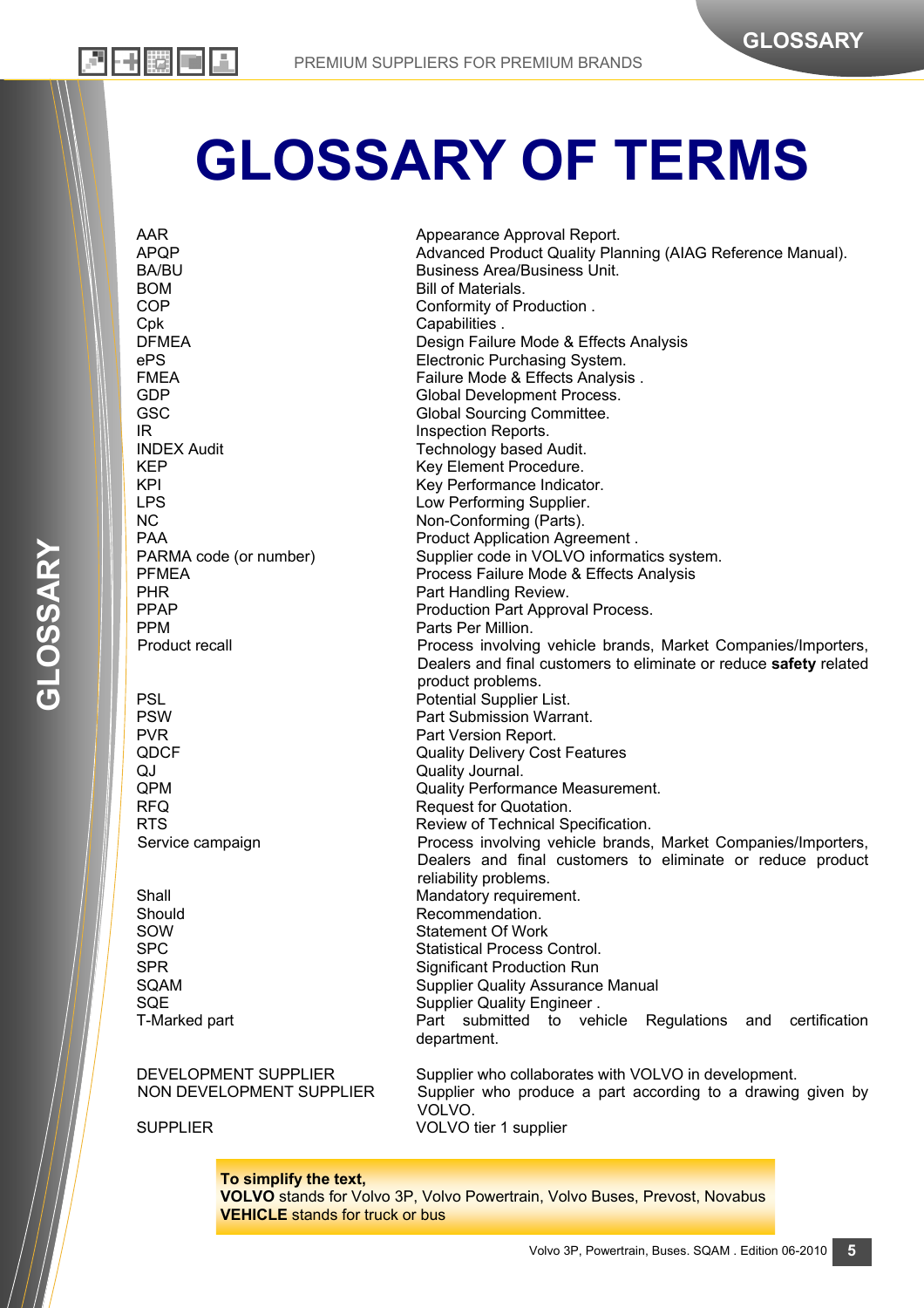# 上出脚

# **HOW TO USE THIS DOCUMENT**

The target of this document is to synthesize and communicate towards our suppliers the **VOLVO quality and safety requirements** to ensure the quality of supplied parts.

Included are **expectations** and **working procedures** to assist our suppliers in reaching premium supplier status

Additional information concerning requirements about environment, logistics, corporate social responsibility, cost management and others is available in the Key Element Procedures on the supplier portal. Suppliers should consider the Key Elements Procedures as part of a comprehensive approach to fulfilling Volvo expectations.

The document is organized in chapters related to our main processes.



# Guide to symbols used in this document Updates and additional information

*Text in frame boxes is an overview of the process defined in that section. These may be used for a quick reference* 

**MANDATORY REQUIREMENTS ARE HIGHLIGHTED IN THIS FORMAT FOR EASY REFERENCE** 

The latest valid version of this Supplier Quality Assurance Manual is posted on the **VOLVO supplier portal - extranet (login needed) / e-library / Quality section** 

http://supplierportal.volvo.com/vsp/ap/en/E-Library/Quality/3P\_SQA\_Manual/

Additional guidelines, communication kits, or templates for use by operational teams are also posted and updated in the e library / quality section.

A news is usually posted on the supplier portal (extranet) main page to inform about new publications.

### Acknowledgement

The acknowledgement page should be signed at the parent company level. Unless requested by Volvo for major content change, it is not requested to sign the acknowledgement at each update.

### Supplier feedback

Feedback concerning this document is welcomed and encouraged. Should you have any improvement suggestion about this document, please send an e-mail to the following address: sgam@volvo.com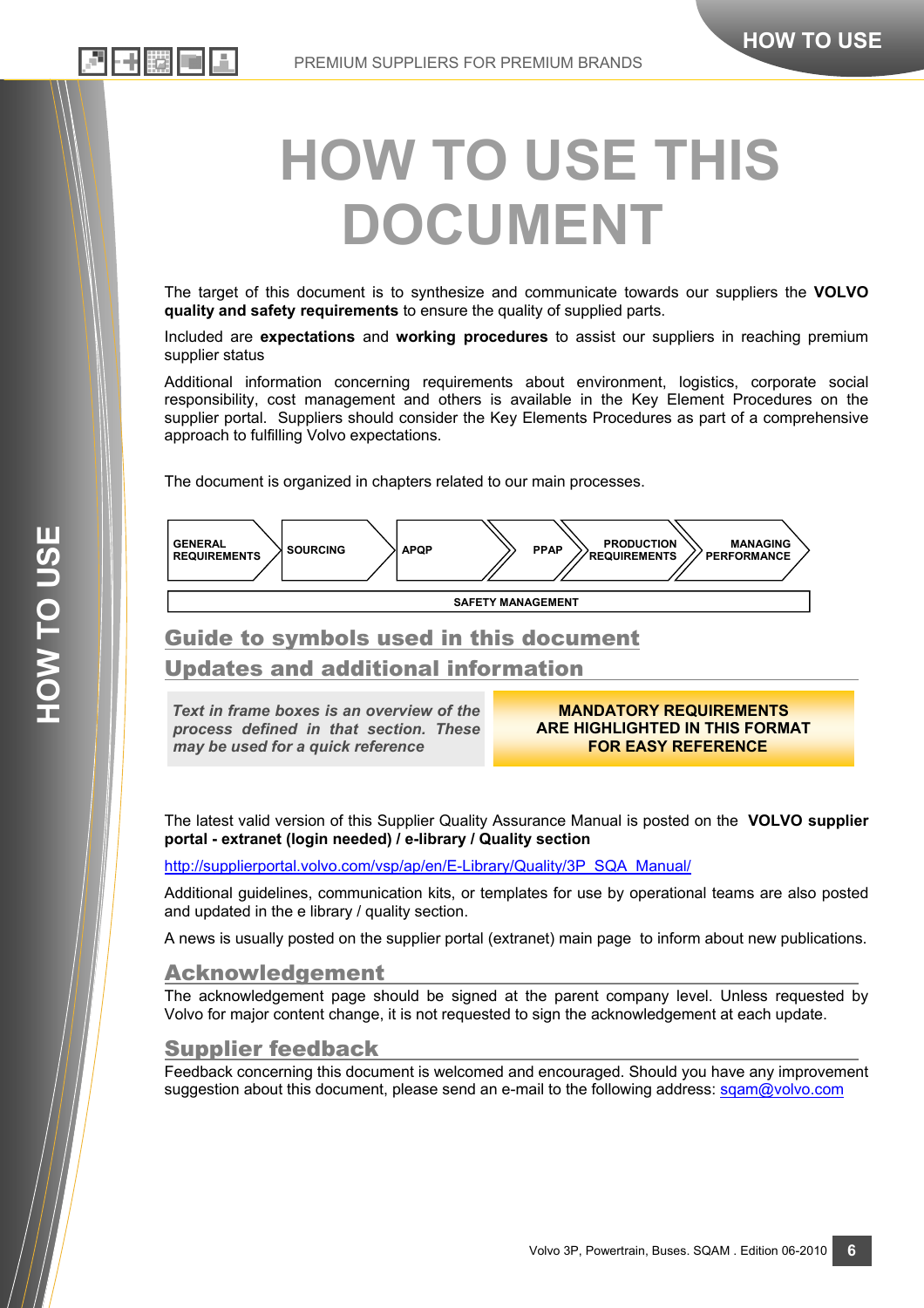# **SUPPLIER ACKNOWLEDGEMENT**

*To be returned by Supplier via email to: sqam@volvo.com*

#### **CONFIRMATION:**

We hereby confirm that we have received and we understand the Supplier Quality Assurance Manual.

We understand that this manual defines the overall quality targets for the products that are purchased by Volvo 3P, Volvo Powertrain and Volvo Buses as well as the ways of working with Volvo 3P, Volvo Powertrain and Volvo Buses.

We agree to strive to meet these customer requirements, in all our facilities working with Volvo products.

Should any individual supplier agreement exist or be signed in the future, they take precedence over the general targets in the SQAM.

We understand that it is our responsibility to ensure that only the latest revision of this Manual is used by periodically checking the Volvo Supplier portal for revisions and updates.

We understand that it is our responsibility to deploy this Manual in the current and future facilities working with Volvo products.

The latest revision can be obtained from the supplier portal / e library: http://supplierportal.volvo.com/vsp/ap/en/E-Library/Quality/3P\_SQA\_Manual/

| Supplier name and<br>PARMA code |  |
|---------------------------------|--|
| <b>Supplier Address</b>         |  |
| Submitted by (Name)             |  |
| Function                        |  |
| Telephone number                |  |
| Email address                   |  |
| Date, Signature                 |  |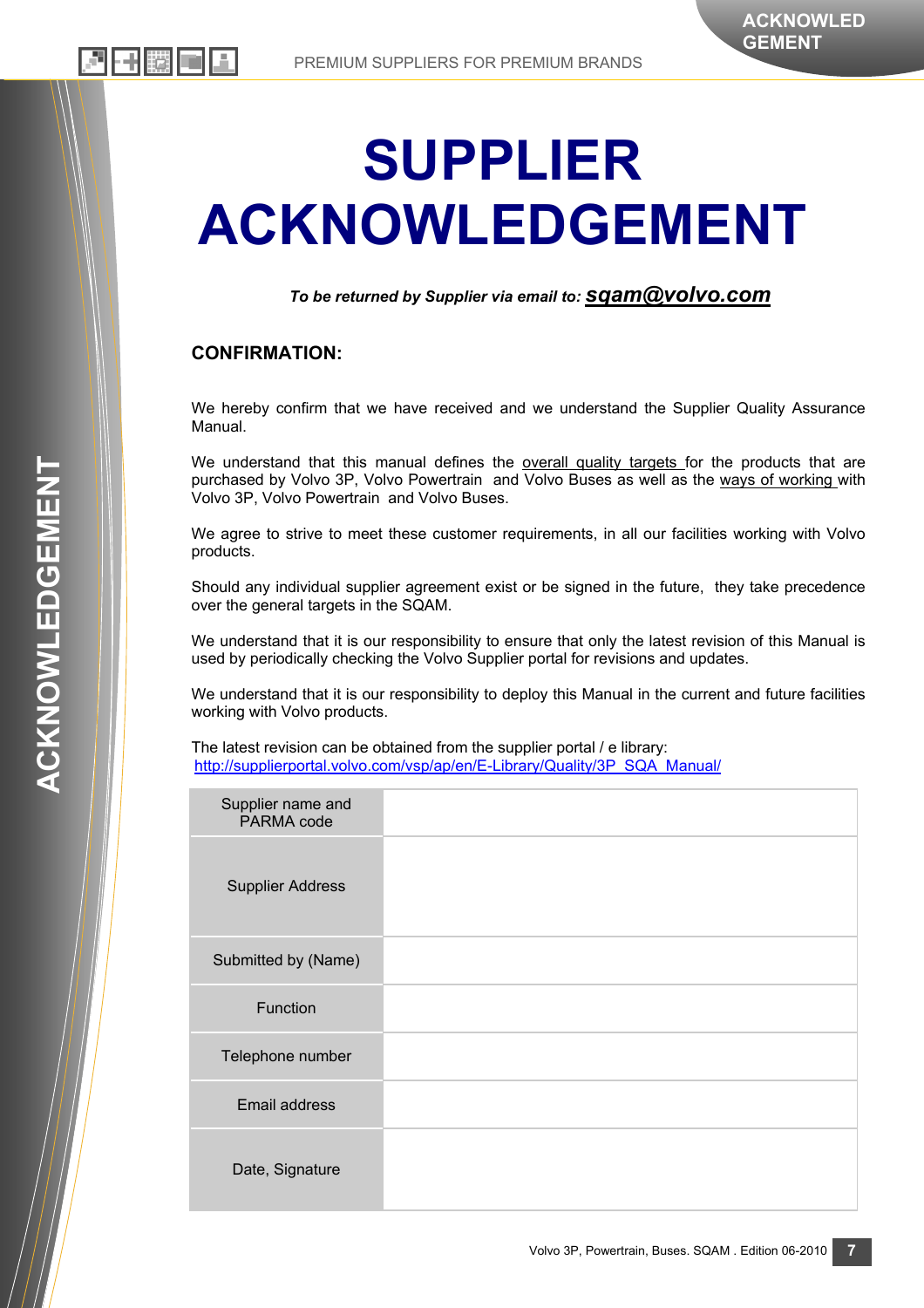# **GENERAL REQUIREMENTS**

**Product Quality and Safety, the premium way** 



Supplying products to the vehicle Industry is a very demanding business. It requires the ability to mass produce complex assemblies employing state of the art technologies.

To achieve this level of performance, the vehicle industry and their suppliers have developed specialized processes and systems to support the demands of this type of production while delivering high levels of quality expected by the vehicle customer.

Volvo has adopted these quality processes and systems, and successful application by our suppliers is key to our shared success.

To remain competitive in this business environment requires constant monitoring of performance against measurable targets.

The final measure of our performance is determined by the final customer. These customers are the businesses and people who rely every day on safe, reliable transportation solutions.

We believe that this level of quality and reliability can only be achieved by robust processes and rigorous monitoring.

This is supported by having a Customer focus mindset ; and, to always be searching for effective continuous improvement :

#### **Never satisfied, letting nothing managed by chance, striving for ZERO defect**

**GENERAL** 

GENERAL

**8**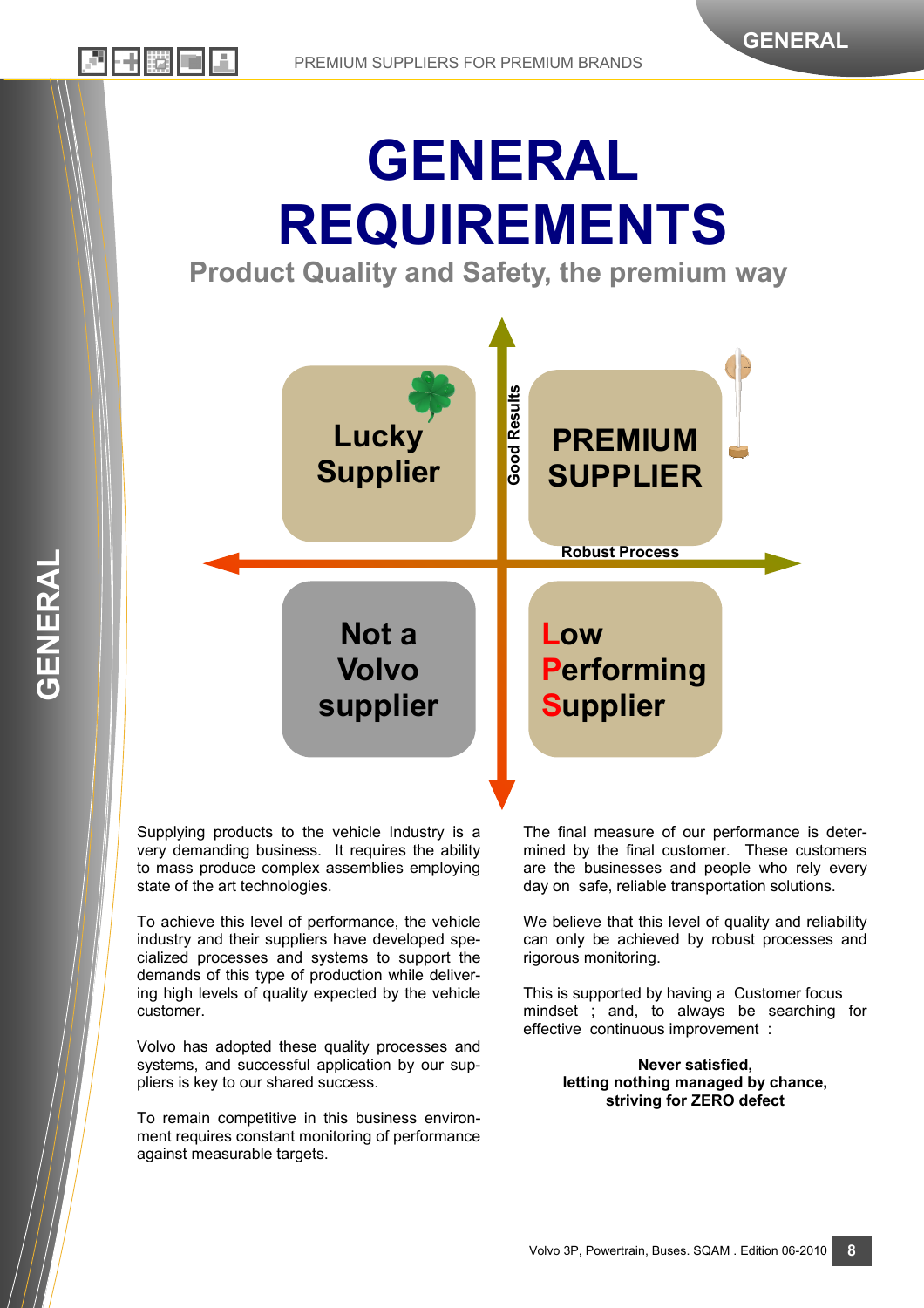## RESULTS EXPECTATIONS

The table below defines the targets for our Premium suppliers. Our desire is for all suppliers to strive to meet these numbers.

#### **Other detailed objectives for the supplier are defined in the request for quotation.**

| <b>Measurement</b>                                                                                                                                                                                                              | <b>GENERAL TARGET (2012)</b>                                                                        |  |
|---------------------------------------------------------------------------------------------------------------------------------------------------------------------------------------------------------------------------------|-----------------------------------------------------------------------------------------------------|--|
| PPM - Rejected Part Per Million<br>(Safety critical characteristics excluded)<br>Explanation: The PPM value is defined as the num-<br>ber of rejected parts divided by the total quantity<br>delivered multiplied by 1 000 000. | <b>10 PPM</b>                                                                                       |  |
| <b>QPM - Quality Performance Measurement.</b><br>Calculated at supplier manufacturing Parma level<br>Explanation: Compound quality grading from 0 point<br>(outstanding) to 100 (worst case). See Chapter<br>"PERFORMANCE"      | 30                                                                                                  |  |
| <b>Fault Frequency</b>                                                                                                                                                                                                          | 0 % for safety features                                                                             |  |
| Explanation: The number of Warranty Claims per<br>vehicle within the first 12 months of use. (after zero<br>Km/miles).                                                                                                          | Unless otherwise specified in the technical<br>specifications, fault frequency targets shall<br>be: |  |
|                                                                                                                                                                                                                                 | • below 0.0005% for fasteners, brackets<br>and similar parts                                        |  |
|                                                                                                                                                                                                                                 | • below 0.005% for other components                                                                 |  |
| Service campaign                                                                                                                                                                                                                |                                                                                                     |  |
| Explanation: The number of vehicle recalled after<br>zero Km/miles due to a reliability/warranty problem.                                                                                                                       | $\bf{0}$                                                                                            |  |
| Safety recall                                                                                                                                                                                                                   | $\boldsymbol{0}$                                                                                    |  |
| Explanation: The number of trucks recalled after<br>zero Km/miles due to a Safety problem.                                                                                                                                      | This is a MUST (non-negotiable)                                                                     |  |
| Delivery precision                                                                                                                                                                                                              | $98\%$ as a minimum requirement.                                                                    |  |
| Explanation: A percentage: The quantity of parts<br>delivered on time divided by the total delivered.                                                                                                                           | 100% For delivery in sequence.                                                                      |  |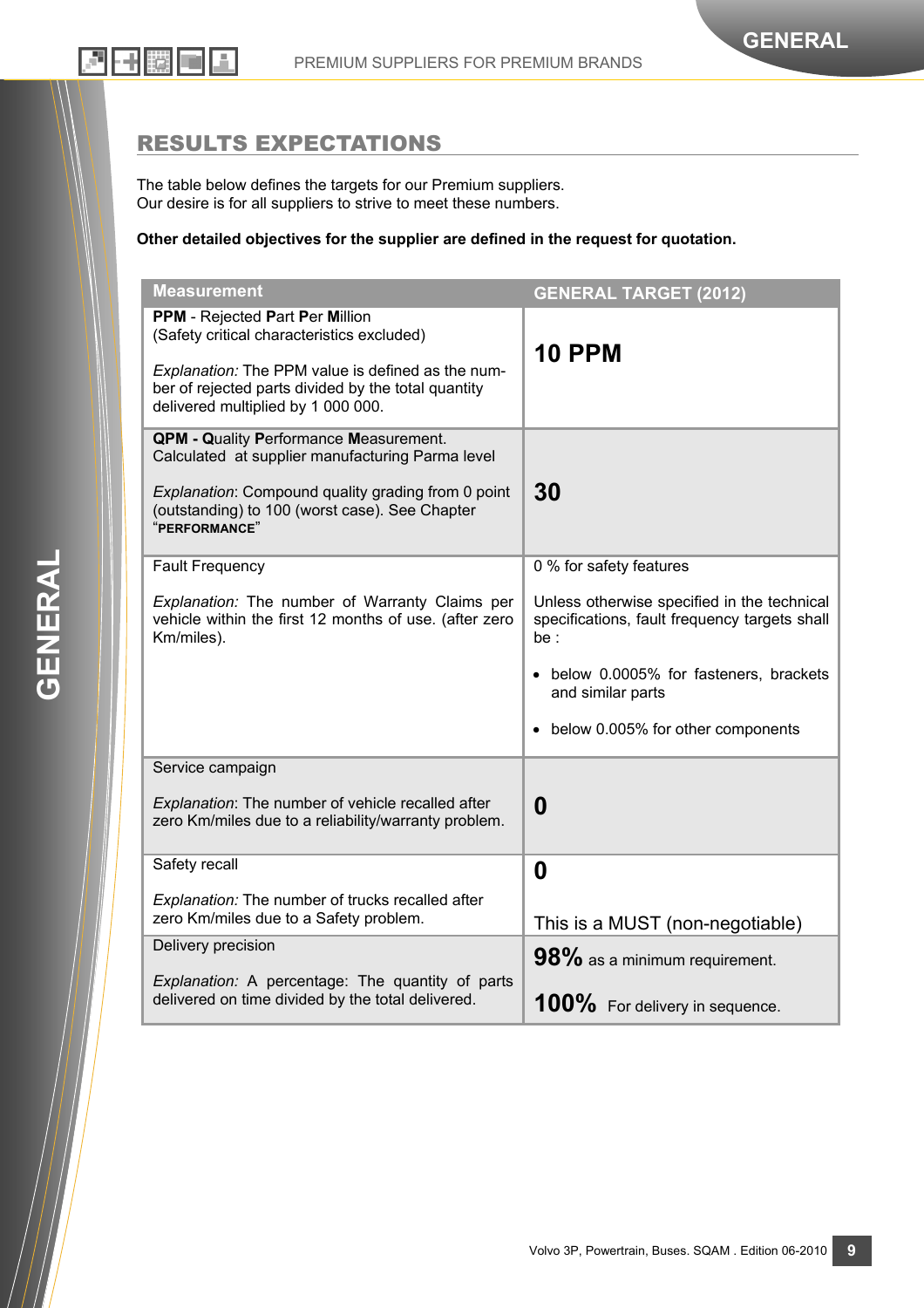## MANAGEMENT SYSTEMS EXPECTATIONS

Suppliers shall have effective management systems as defined by VOLVO and 3rd party auditing bodies.

| <b>Area</b>                                                                                                                              | <b>Required level</b>                                                                                    | Reference documen-<br>tation                 |
|------------------------------------------------------------------------------------------------------------------------------------------|----------------------------------------------------------------------------------------------------------|----------------------------------------------|
| <b>Quality system</b>                                                                                                                    | ISO/TS 16949:2002 or 2009<br>certified by an accredited 3rd party                                        |                                              |
| Environmental system                                                                                                                     | ISO 14 001:2004<br>certified by an accredited 3rd party                                                  |                                              |
|                                                                                                                                          | Environmental self-assessment                                                                            | <b>KEP 5 - Environmental</b><br>Requirements |
| <b>Supplier Evaluation Model</b><br>(SEM)                                                                                                | Score over 90%<br>No stopping parameters                                                                 | $KEP 1 - General$                            |
| <b>Product Safety Management</b><br>Audit<br>(Only applicable for suppliers<br>delivering components that can<br>affect personal safety) | Score over 90%<br>No stopping parameters                                                                 | Safety Management<br>Audit documentation     |
| <b>Index Audit</b><br>(Applicable for specific produc-<br>tion processes e.g. foundry,<br>forging)                                       | Score over 90%<br>No stopping parameters                                                                 | Index documentation                          |
| VOLVO Customer specific re-<br>quirements                                                                                                | APQP & PPAP + VOLVO Specific<br>Activity & Documentation require-<br>ments (RTS, COP, PAA, PHR)          | This SQAM                                    |
| Software (applicable for suppli-<br>ers delivering with software)                                                                        | SPICE level 3 certified<br>or equivalent (e.g. CMMI level 3,<br>ISO 15504) by an accredited 3rd<br>party | Statement of work<br>documentation           |
| <b>Ethics</b>                                                                                                                            | <b>Corporate Social Responsibility</b><br>self-assessment                                                | KEP 6 - Corporate Social<br>Responsibility   |
| Logistic evaluation                                                                                                                      | <b>MMOG</b><br>self assessment level A                                                                   | KEP 7 - Logistic                             |
| <b>EDI</b>                                                                                                                               | 100% Electronic communication                                                                            | KEP 1 - General<br>KEP 7 - Logistic          |

KEP refers to Key Elements Procedure available on the supplier portal from the following page: http://www.volvogroup.com/suppliers/global/en-gb/supplierselection/ourrequirements/keyelements/Pages/ requirements.aspx

### WARRANTY

Reducing field warranty claims remains a top priority with VOLVO customers. Emphasis is on overall final customer satisfaction. When a component requires replacement in the field, a warranty claim is made, and the root cause is identified. If the non-conformance is generated by a supplier, VOLVO warranty departments may call the responsible supplier for replacement and sharing responsibility. Conditions are defined through the Purchasing conditions, purchasing agreement and/or warranty charter

The warranty charter is part of the Request For Quotation.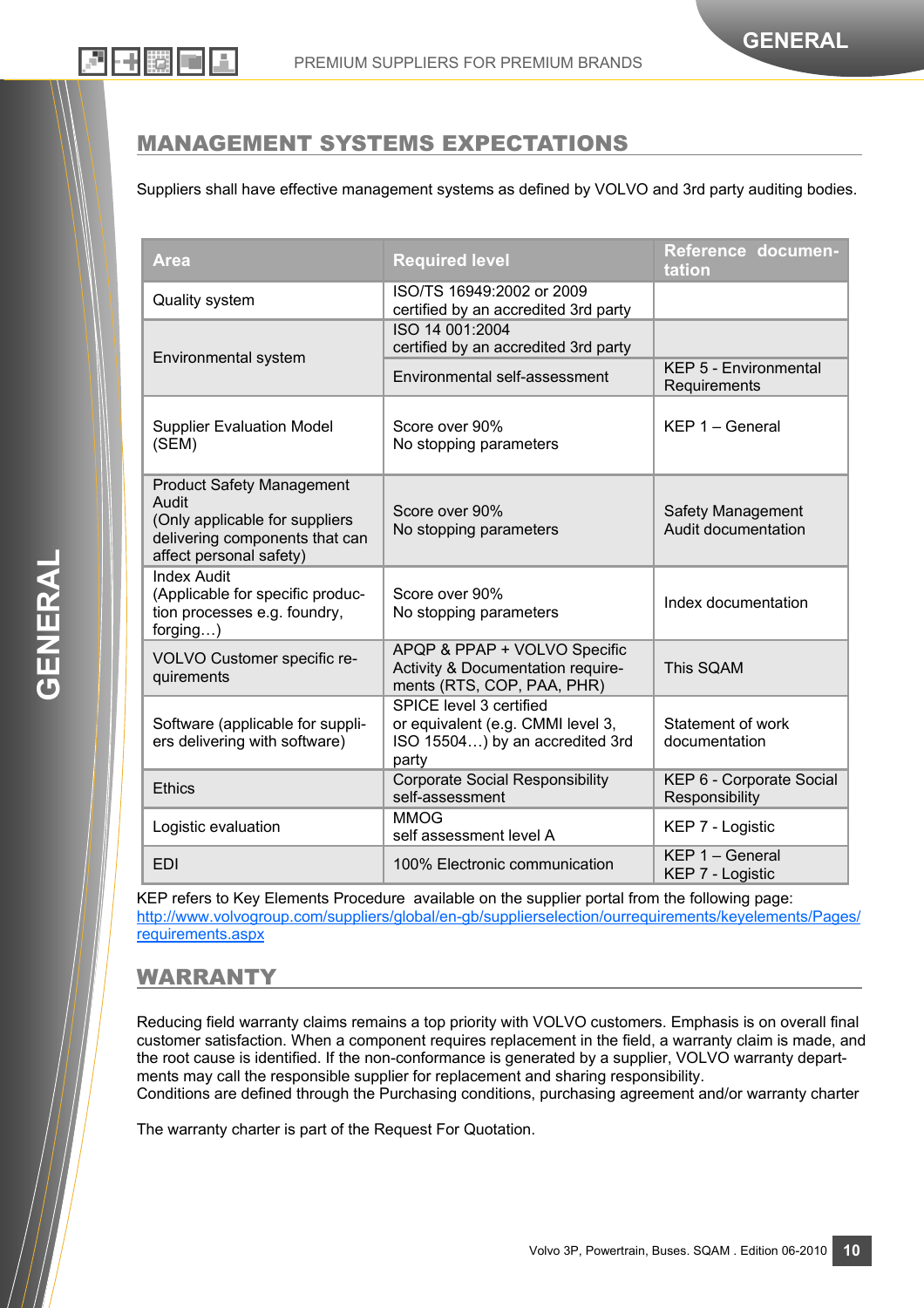## REQUIREMENTS TOWARDS TIER 2 SUPPLIERS

VOLVO Purchasing requires that all 2nd tier suppliers are 3<sup>rd</sup> party registered ISO 9001 with a follow-up plan. We encourage our suppliers to have sub suppliers ISO TS 16 949 : 2002 (or 2009) certified.

VOLVO Purchasing reserves the right to directly assess certain 2nd tier processes which have a significant impact on the final quality. This may concern technical processes like surface treatment, forging, casting etc. Please check with your SQE to determine if your tier2 is in this category.

#### **IN ANY CASE SUPPLIERS HAVE THE FULL RESPONSIBILITY FOR QUALITY ASSURANCE OF THEIR SUB SUPPLIERS**

VOLVO Purchasing requires the use of the AIAG Production Part Approval Process (PPAP). In addition, suppliers shall comply with the Section Truck Industry -Specific Instructions. Suppliers shall insure their sub suppliers use the PPAP process. Suppliers have the responsibility for managing PPAP for their sub suppliers.

Once a part is approved, request for sub supplier changes that affect fit, form or function shall be directed to VOLVO Purchasing according to the Product Process Change Notification process (Cf. SQAM p 24).

#### LABORATORY REQUIREMENTS

Supplier's laboratory shall comply with the requirement of the chapter 7.6 of the TS 16949.

Laboratory and measurements reports shall comply with the requirement of the TS 16949, chapter 4.2.4.

In particular, laboratory and measurement reports shall include :

- The identty and location of the laboratory used
	- The reference to the test methods used
- Any deviation of the test method shall be noted
- Measurement results
- All necessary materials and process traceability information on the tested components or samples

### SERVICE PART REQUIREMENTS

VOLVO has the same level of requirements for the service parts as for production parts when service parts are identical with the serial parts.

Please refer to contract order.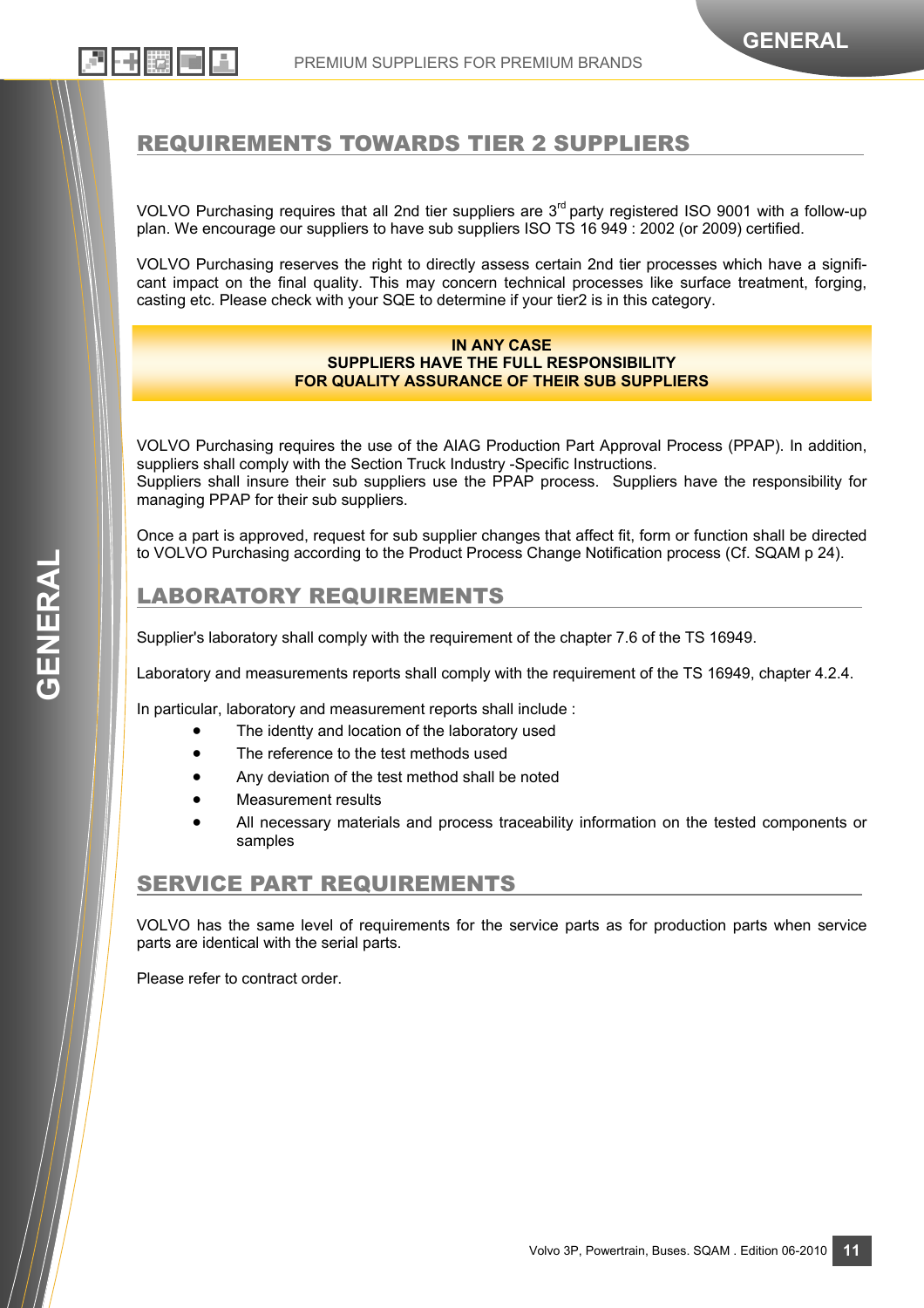기 레溪 画

# **SOURCING**

#### **ENTER THE SUPPLIER BASE**

#### **GET A BUSINESS AWARDED**



The awarding of business to a supplier is one of the most important decisions made by VOLVO Purchasing. It impacts the ability of our brands to deliver to their customers, remain competitive and deliver future developments through projects. The VOLVO Global Sourcing Process ensures the contribution and coordination of all decisions, for all locations and all brands. It's the first step in building a strong relationship and neither VOLVO nor the supplier can miss such an opportunity.

The supplier has an active role to play in this process:

- In the audit performed by VOLVO.
- In the demonstration of the achievement of future product quality results.
- In the implementation of action plans to reach the requested level.

The following chapter explains the main steps visible from the supplier, what inputs the supplier will receive and what evaluation will be requested. As part of the VOLVO specifics requirements, please note that prior to business award you will need to pass the SEM and, if required the INDEX audits. Both evaluate the ability of a supplier to meet an acceptable quality level for the type of parts they manufacture and to work with VOLVO.

Once the supplier passes the firsts steps, to be awarded business the supplier will be required to sign agreements. Among them, we would like to highlight:

- The purchasing agreement.
- PPM agreement.
- The warranty charter.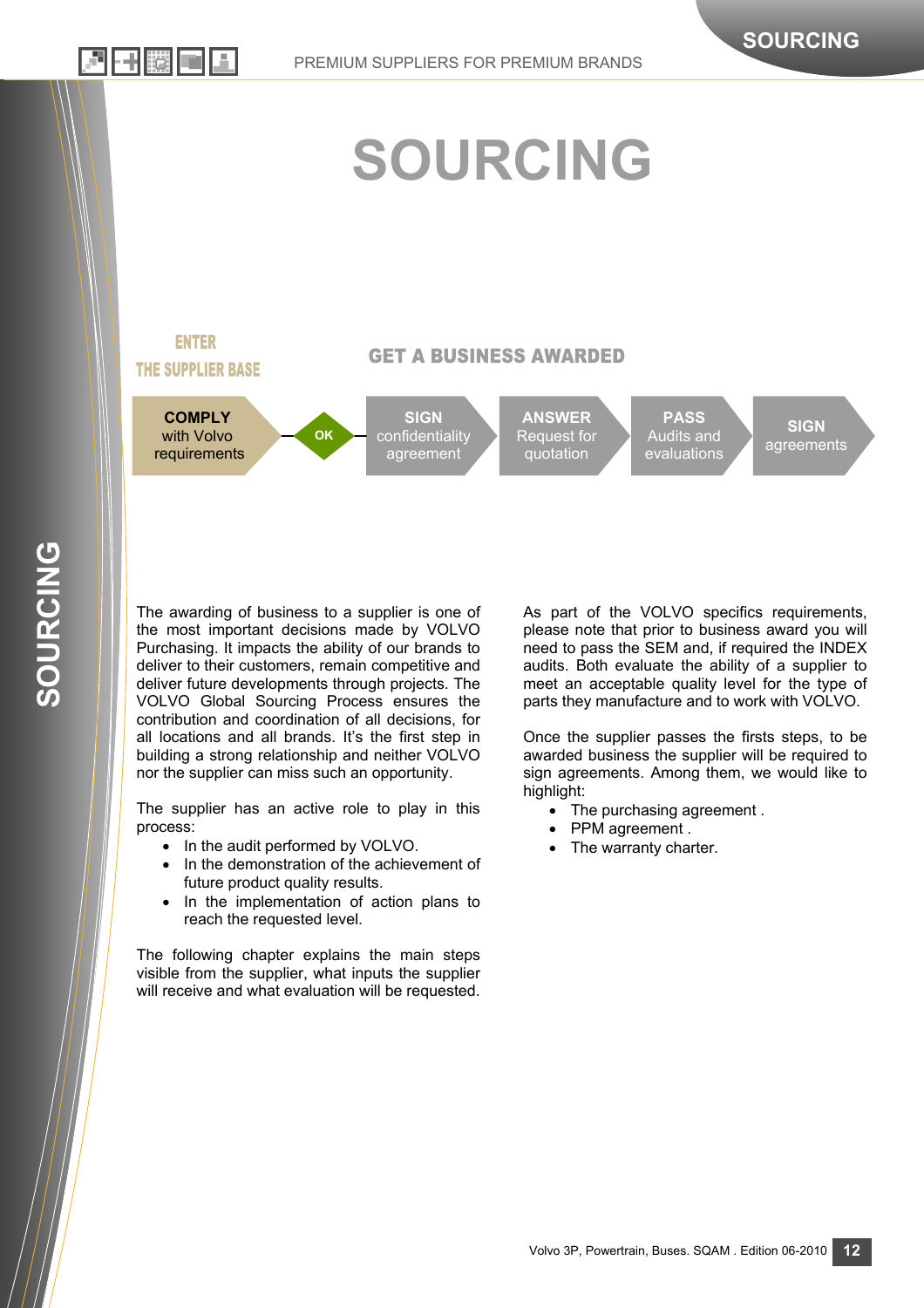## ENTER THE SUPPLIER BASE

All potential suppliers must have a quality system compliant to ISO/TS 16949 and an Environmental Management system compliant to ISO 14001.

**NEW SUPPLIERS** must be prepared to meet the VOLVO requirements.

*The purpose for the short version of Supplier Evaluation Model is to get an indication of the standard of an existing or potential supplier in a quick and easy way. The evaluation is performed as a "desk-audit".*

The Supplier is invited to answer any Request For Information and complete the Short Supplier Evaluation Model (SSEM) collecting general data about the company and its products or services. The Short SEM template is available on the supplier portal.

Specific quality topics include:

- **Quality system:** Application and certification by an accredited 3rd party to the standard adopted within automotive industry: ISO/TS 16949.
- **Quality planning**: Well organized and applied procedure for quality planning including the use of quality methods like FMEA (Failure Mode & Effects Analysis), capability testing, etc.
- **Quality performance**: The quality of a supplier shall result in fault-free deliveries. Targets will be established based on industry best practices and the supplier will be monitored to those targets.
- **Reliability**: Volvo expects our products to meet or exceed the customers' expectations through-out the vehicle life span. The reliability of a complete vehicle is only as good as the weakest component. Volvo expects our suppliers to test their products unto failure and ensure they will meet our minimum useful life.

Other requirements:

• For other requirements such as environment, corporate and social responsibility,…, refer to the Key Element procedures on the supplier portal.

For **CURRENT SUPPLIERS**, prior to award of additional business, VOLVO will check the supplier's scorecard and recent quality performance (PPM, QPM, recent audit scores, quality spills, Low performing Supplier status, etc.) of the supplier. Depending on these results, VOLVO may request a new SEM or ask for further evaluation audits.

**The signature of the SQAM Acknowledgment page will be verified at this stage.** 

## SIGN THE CONFIDENTIALITY AGREEMENT

Before being sent a Request For Quotation (RFQ) the supplier must sign the confidentiality agreement.

VOLVO recognizes that its suppliers may be exposed to data and/or knowledge, which is sensitive in nature. The supplier shall treat all data and/or knowledge in strict confidence and report any intentional or non-intentional breach of confidentiality to VOLVO management or executive level personnel immediately.

The Confidentiality agreement template will be sent by the buyer.

## RFQ - REQUEST FOR QUOTATION

The supplier must answer every point of the RFQ and return the requested documents. This includes, but is not limited to the RTS, PPM agreement, SOW (when requested) and all justifications.

The quality requirements and targets are highlighted in the quality section of the RFQ. We expect the supplier to fulfil all the quality requirements and VOLVO may audit the evidence for fulfilment of these quality requirements.

For any requirements not fulfilled, an action plan must be presented with the returned RFQ.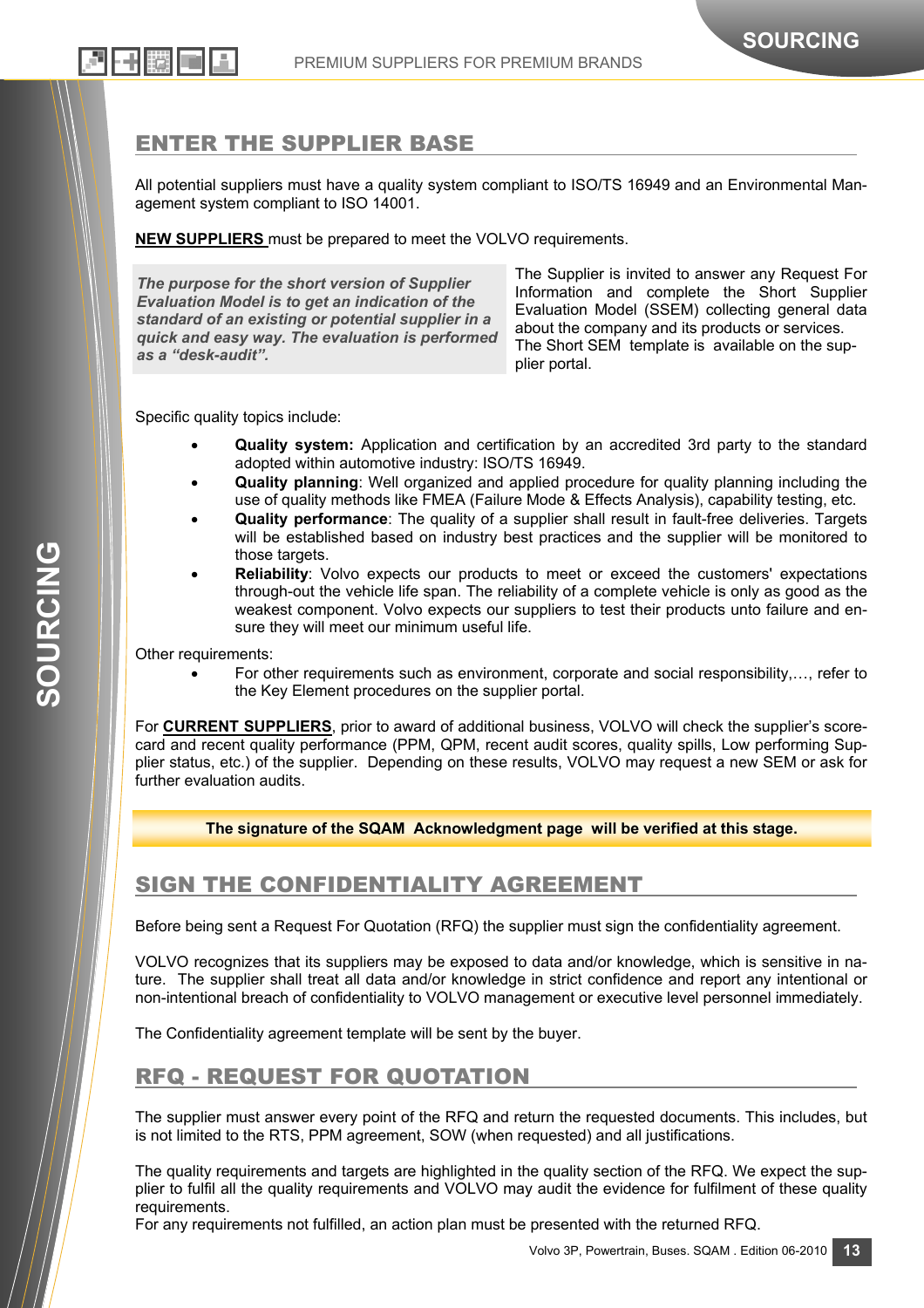**SOURCING** 

SOURCING

VOLVO will conduct an audit at each supplier to make a real evaluation of the supplier's potential.

All the suppliers in the VOLVO group have to go through the SEM. The suppliers need to pass the SEM so as to be awarded business.

*SEM is an important tool in our selection process. The target is to evaluate the supplier from a holistic point of view, in reference to the best in class practice and lessons learned from our supplier base. Thanks to the SEM we keep homogeneity in our supplier base.* 

**SOURCING** 

The SEM audit is based on the evaluation of 11 following criteria :

- **Company Profile.**
- **Management.**
- **Environment.**
- **Quality.**
- **Logistics.**
- **After-market.**
- **Competence.**
- **Product development.**
- 
- **Finance.**
- **Productivity.**
- **Sourcing.**

The supplier will need to score sufficient points AND HAVE NO STOPPING PARAMETERS.

# AUDIT AT SUPPLIER – INDEX

*INDEX is a technology based process Audit for production processes using a technology that is critical to the function of the part in the customer application, such as foundry, forging, surface treatment, rubber…* 

*The purpose of indexes is to evaluate the supplier's production line and process's capability to produce parts according to our requirements on specific technologies* 

*Index is a complementary tool to the Supplier Evaluation Model (SEM) in the supplier selection phase of the sourcing process. It can also be used for process improvement or to investigate severe field failures (safety or unplanned stops).*  VOLVO may require a New Supplier (i.e. suppliers and/or sub-suppliers) to the VOLVO Group to have an Index assessment for their production process, prior to supplier selection in the sourcing process. This is also applicable for a new process at a current supplier.

The supplier will be graded, similar to the SEM model.

# FINAL AGREEMENT

Once the supplier is chosen, all agreements, must be signed and returned to VOLVO including :

- Purchasing agreement.
- PPM agreement (containing PPM approved target).
- Warranty Charter.

The templates are available in the Request for Quotation

## PPM AGREEMENT – Parts Per Million

The scope of this agreement can include the full scope of the Supplier's deliveries or a specific part or component.

This agreement is used to set and monitor PPM performance. The current PPM status can be found on the supplier portal (scorecard). Targets are set for a period of 4 years minimum and PPM is measured each month. If the supplier does not meet the agreed PPM target, they shall submit a formal action plan (using the VOLVO 8D format…). This will be validated and followed up by the Supplier Quality Engineer (SQE) until the agreed PPM target is achieved.

The PPM agreement template is available in the Request For Quotation (Not applicable for Volvo Powertrain)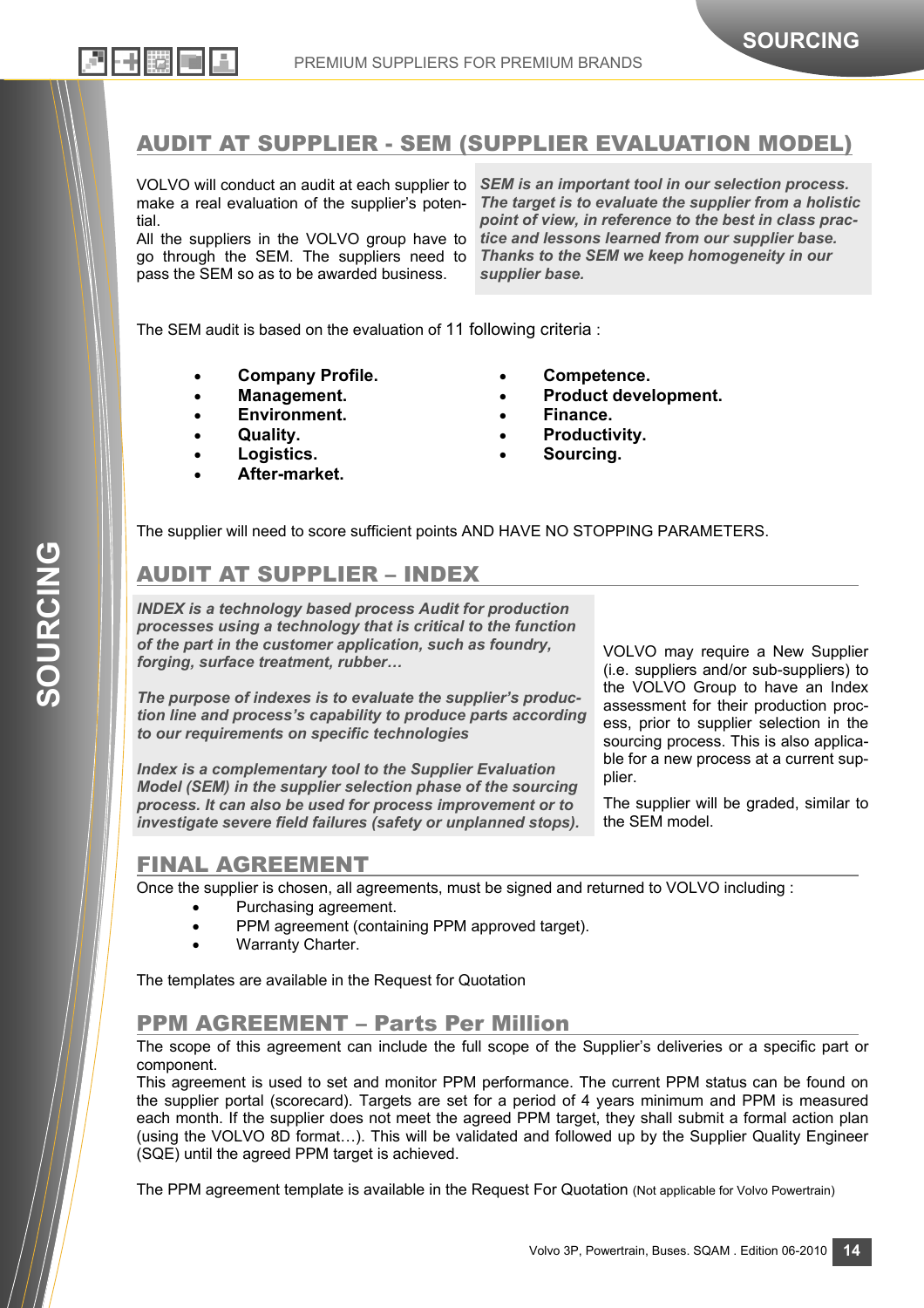# **APQP: ADVANCED PRODUCT QUALITY PLANNING**



# **An world class standard to drive quality performance to the highest level**

VOLVO supports our brands by proposing and developing products to ensure strong competitive offers for each of our brands.

Remaining competitive in the markets where Volvo participates requires continuous upgrades and improvements to existing product offerings and regular introduction of new products.

Supporting the introduction of new products requires a well defined and organized process for project planning and launch.

Volvo organizes all new product introductions into projects. Suppliers must have an effective project planning process capable of supporting these projects.

In 2006, Volvo adopted the AIAG standard for

APQP as the standard planning method for suppliers bringing a product to production.

**APQP** 

Suppliers are expected to develop and use a detailed APQP plan for the installation and proveout of a robust production process.

For selected components and software development, suppliers shall share the status of their APQP with VOLVO during APQP reviews.

The following chapter describes how the APQP is synchronized with the VOLVO Global Development Process (GDP). As well as the VOLVO specifics requirements.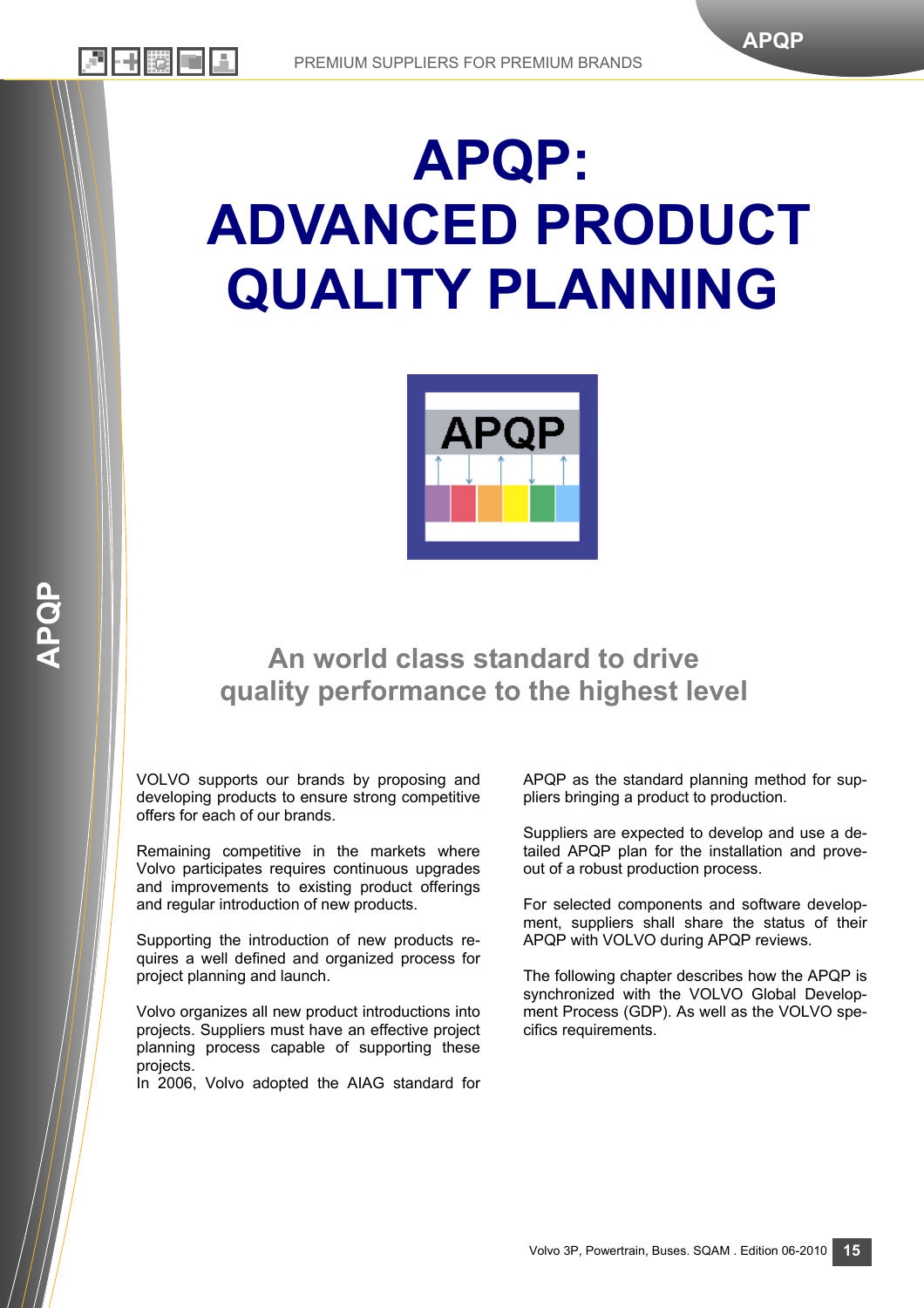### **SCOPE**

*Volvo requires suppliers to use Advanced Product Quality Planning (APQP) as a tool to support process development, integration and proveout.* 

*The AIAG publication "Advanced Product Quality Planning (APQP) and Control Plan" should be used as a reference in developing these plans. Plans shall integrate VOLVO specific requirements.* 

We believe that the ultimate quality of delivered parts is determined during the design and development phase of the production process.

Volvo expects suppliers to create product launch plans to support :

- Launch of new components intended for serial production.
- Development of new manufacturing processes
- Significant changes to existing products or process

Suppliers are expected to apply and perform best practice verifications within their field of expertise regardless of any request from VOLVO and to show evidence upon requested.

> **IT IS THE SUPPLIER'S RESPONSIBILITY TO PERFORM AND DRIVE APQP FOR ALL COMPONENTS.**

**FOR SELECTED COMPONENTS, APQP IS TRACKED IN DETAIL BY VOLVO. PPAP IS MANDATORY FOR ALL COMPONENTS.** 

## KEY COMPONENTS DEFINITION

All parts used in the vehicle are important to customer satisfaction and the safe reliable operation of the final product. However, there are some parts that require additional attention. At the start of a project, VOLVO identifies a few components as Key Components. Parts selected as key components are subjected to closer control and monitoring.

Key components are chosen by a cross functional project team using the following criteria :

- Safety Critical components.
- Components that must meet Regulatory or Legal requirements
- Parts with critical characteristics.
- The supplier is Design Responsible (Development Supplier).
- Complex part or component
- Component that constitutes vital function or sub-function in a system.
- Expensive part or component
- Part that requires expensive or long lead time tooling.
- Long lead-time part.
- Part or parts with a known or potential quality concern.
- Parts that require extensive validation testing
- ...

#### RESPONSIBILITIES IN APQP

#### The **SUPPLIER** is responsible :

- to develop and execute an APQP Plan for successful product launch
- to organize the cross-functional APQP team

**VOLVO** is responsible :

- To identify the Volvo project team members,
- to assign the SQE who shall coordinate the completion of APQP activities with the project team

**16**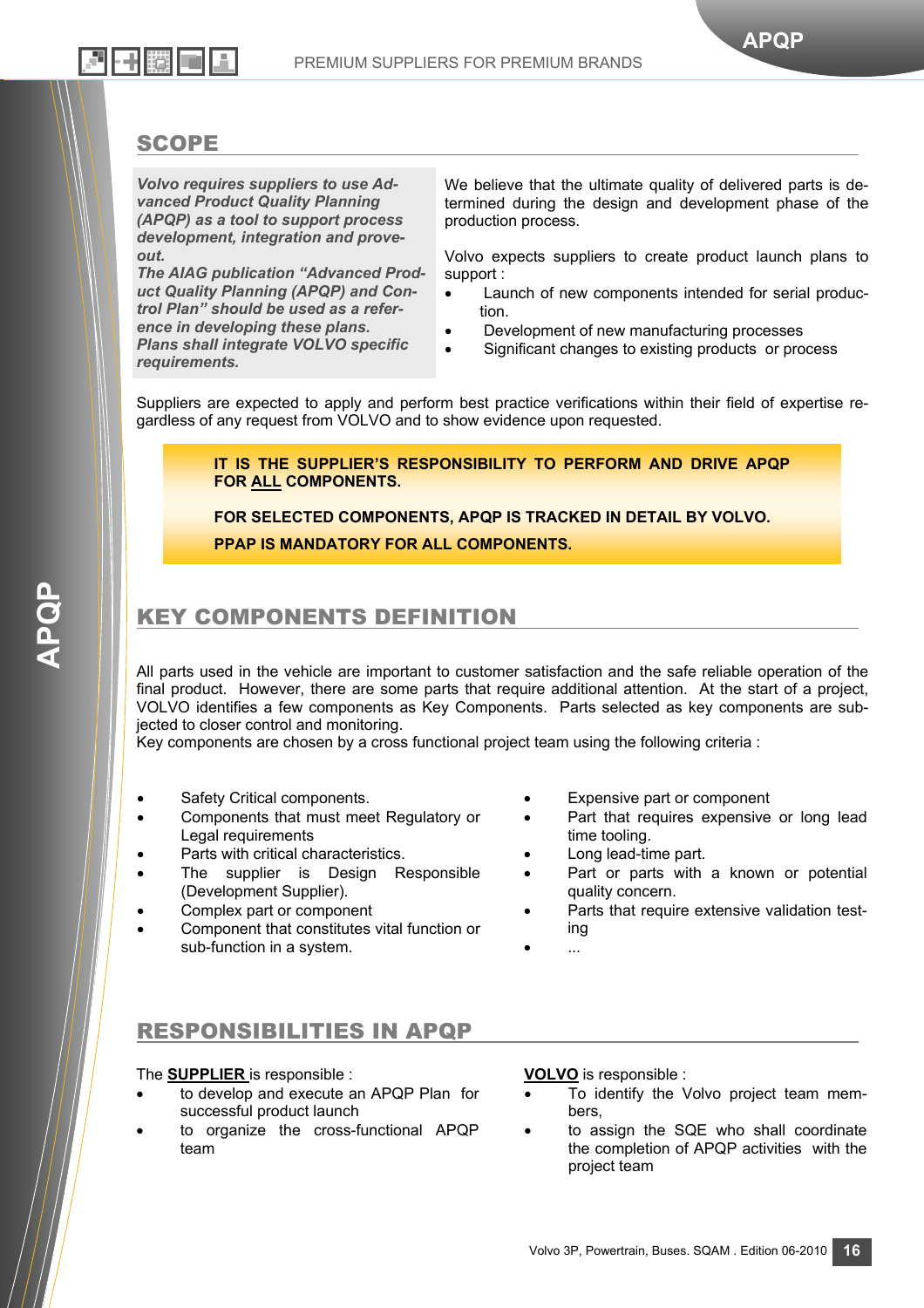#### APQP - PLANNING

The first APQ Planning is expected from suppliers with the answer to the Request For Quotation.

*The APQ Planning identifies the tasks to be completed, the expected timing and the assigned responsibility for completion. It indentifies the critical path of the project* 

*The objective of the planning process is to deliver the project on time, at cost and that the products delivered are at the highest level of quality.* 



An example of APQP planning, as expected by Volvov, is available on supplier portal.

The APQP timing chart , available on supplier portal, gives an overview of when the generic APQP activities should occur in a project or in relationship with the part release.

It is an help to build the APQP planning, in any case this APQP timing chart doesn't constitutes an APQ Planning according to Volvo Expectations.

### APQP REVIEWS

For selected components, suppliers are requested to report the progress of their APQP plan regularly during the project development .

*APQP Reviews are formal meetings where VOLVO reviews supplier's APQP plan.* 

*VOLVO and supplier check that the project at component level is on track with respect to deadlines and results.* 

This reporting is supported by the "APQP review" file that is available on the supplier portal.

This file is owned by the supplier, updated by the supplier and shared with Volvo team during APQP reviews.



This picture illustrates how to match Volvo GDP at part level with supplier APQP plan in case of a development supplier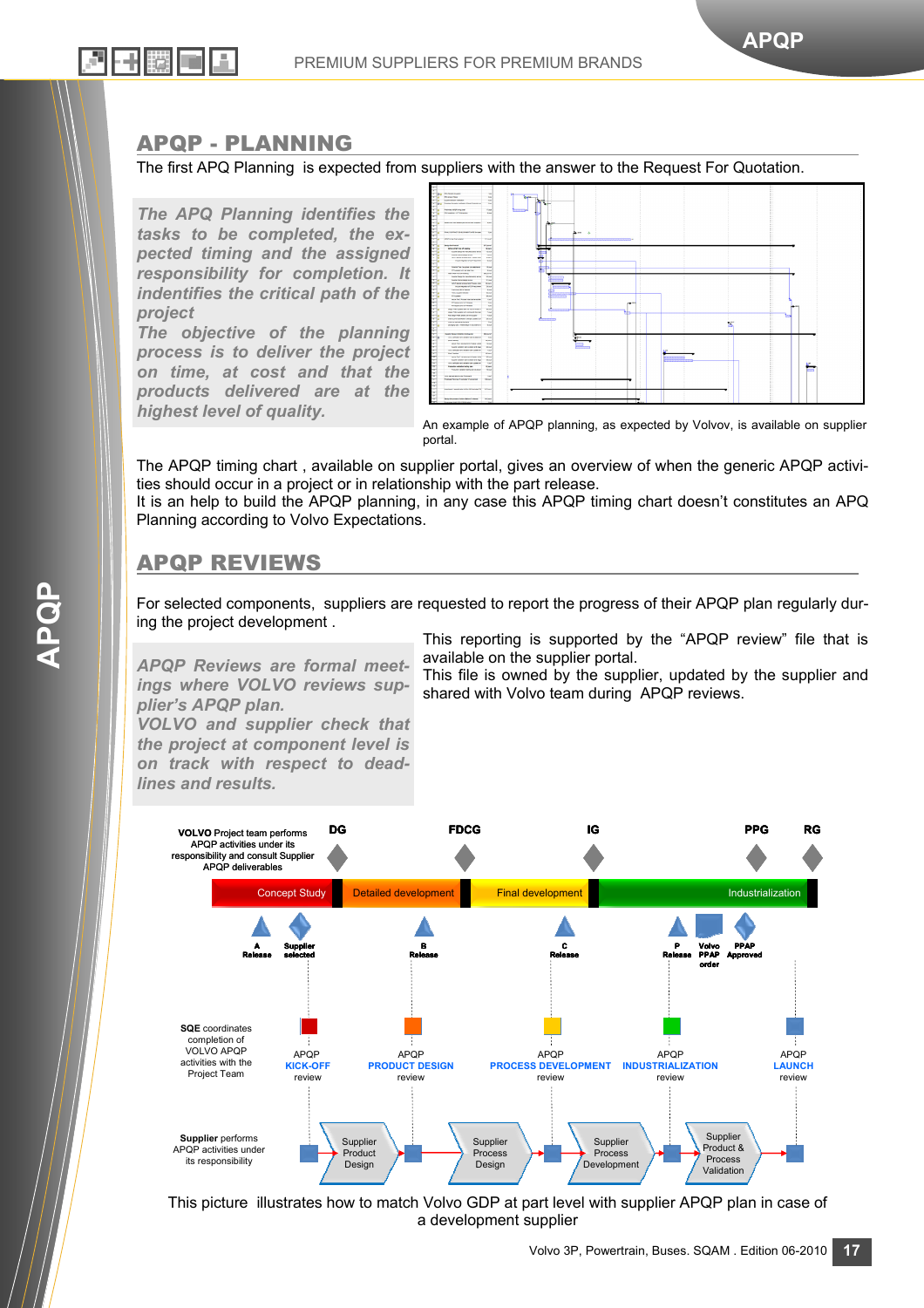# VOLVO APQP SPECIFIC REQUIREMENTS

Among all the requirements described in the AIAG APQP reference manual, VOLVO request the planning and completion of the following cross-functional activities:

- Review of Technical Specifications
- Product Application Agreement
- Part Handling Review
- Process Audit

리더 버렸는데

### **REVIEW OF TECHNICAL SPECIFICATIONS (RTS)**

The goal of this preventive process is to minimize the need for late design changes or design changes after the PPAP order or Tooling Order has been placed.

The Review of Technical Specification ensures that all the technical information defining the part or component have been thoroughly reviewed, clearly understood by the supplier and are feasible. The RTS process also provides the opportunity to collect and incorporate the supplier's comments and suggestions into the drawing and technical specification.

The RTS template is provided as part of the RFQ documentation. The supplier is to complete the RTS compliance matrix and return with the RFQ. After completion, the RTS is signed by VOLVO and the supplier to signify agreement that all the Technical Requirements, VOLVO Standards and General Specifications applicable to the part have been received, reviewed understood and are feasible.

*VOLVO TECHNICAL DOCUMENTATION:* 

*Volvo has developed a simple effective method for the control of drawings and the associated technical information. This system is designed to allow for control of all the technical information from a single document, the Part Version Report or PVR. The PVR contains the parts and drawing revision information along with references to the technical information* 

## **PRODUCT APPLICATION AGREEMENT (PAA) (If applicable)**

The Product Application Agreement (PAA) is an approval to ensure supplier and Volvo have understood and accepted the installation conditions for a component developed by the supplier.

*PAA is a preventive process to anticipate problems coming from the installation/ integration from a part in the truck.* 

*It gives to the Supplier the opportunity to ensure that the parts supplied to Volvo will fit for the application decided by Volvo.* 

A PAA is based on a physical or virtual review of the installation of the component with the suppliers.

It helps to identify potential gaps or risks between the real product environment and the Volvo technical requirements.

The PAA ensures that the supplier agrees with the environment and applications in which the component he developed will be used.

The PAA process starts from the APQP kick-off review under the lead of the Design Engineer and shall be signed before Industrialisation Gate

**THE PAA IS MANDATORY FOR KEY COMPONENT, WHERE THE SUPPLIER IS FULLY OR PARTIALLY RESPONSIBLE FOR THE DEVELOPMENT** 

**THE PAA IS POSSIBLE FOR OTHER PARTS IF REQUIRED BY VOLVO**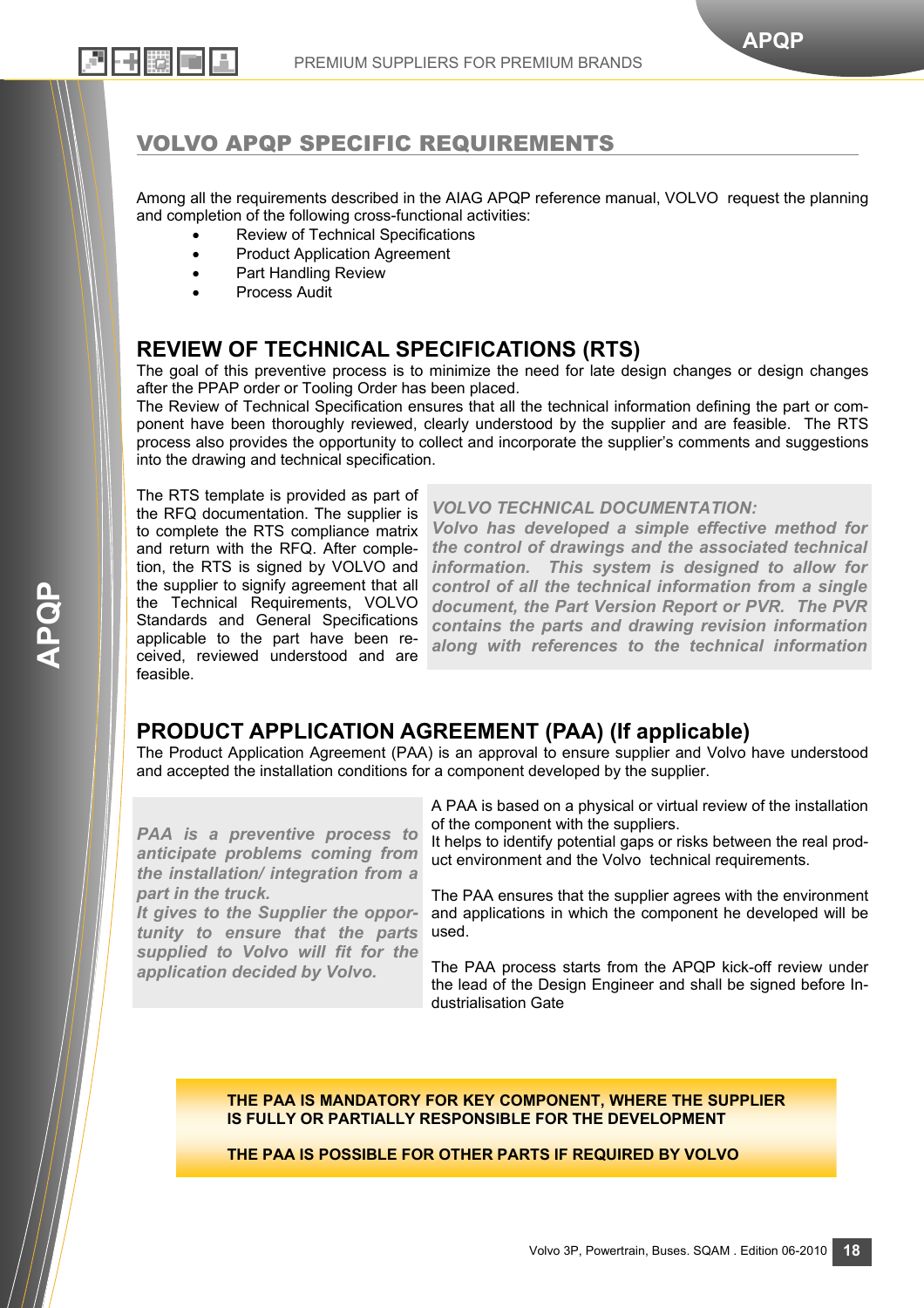## **PART HANDLING REVIEW (PHR)**

To ensure that supplier product quality is not compromised during handling, storage shipping or installation after receipt at a Volvo facility, Volvo invites suppliers to participate in a Part Handling Review (PHR). This process requires the supplier to do an on-site visit to the Volvo facilities receiving their product to conduct an audit of installation and handling practices. The purpose of the visit is to share information and gain the supplier's observations and input on the methods used by VOLVO for the receiving, storage, handling, installation, testing and shipping of the supplier's part.

### **PROCESS AUDIT**

24 E + [] [로] [드]

One or more process audits at the supplier's facility may be required during the early phases of a new product launch.

The respective SQE will communicate this requirement to the supplier during the development of the APQP activities.

## **PROTOTYPE MARKING**

The purpose is to identify part marking methods and requirements for prototype parts so they are clearly identifiable in the production environment and on vehicles. The intention is to insure that prototype parts are identified differently than PPAP approved P release parts.

All suppliers are required to clearly mark prototype parts.

Specific rules for North America are available on supplier portal.

### **SOFTWARE**

For supplier software development, quality assurance is centered around a series of design reviews, called Joint Reviews, or Software APQP Reviews.

There are 5 Joint Reviews in a normal software development project:

• Project Planning Review **ELEMENTS** Phase • Requirements Review g 윤 윤 윤 B å e 8 **Initial Design Review DCG** Gate • Final Design Review ق RC  $\overline{6}$ • (SW) PPAP Review **Joint Review** Project Planning 3-Initial Design Requirenets **LFinal Design** 5.PPAP As software development occurs mainly in the product design phases of a pro- Delivery Review (Sample) **APQP Review** ject, these reviews also occurs during development Industrialization the product design phases, with one KickOff exception: the SW PPAP Review. aunch Design <sup>1</sup>rocess

The supplier software quality assurance The picture shows the software quality assurance activities in system is described in detail in a sepa- relation to the APQP process and the Volvo GDP system. rate document called the Quality and

Process Development Requirements. The software quality assurance system is based on the international standard ISO 15504, often called SPICE. Suppliers delivering software to Volvo shall be certified SPICE level 3 according to the automotive SPICE assessment model (see www.automotivespice.com) .

« Quality and Process development Requirements» is part of the RFQ when applicable.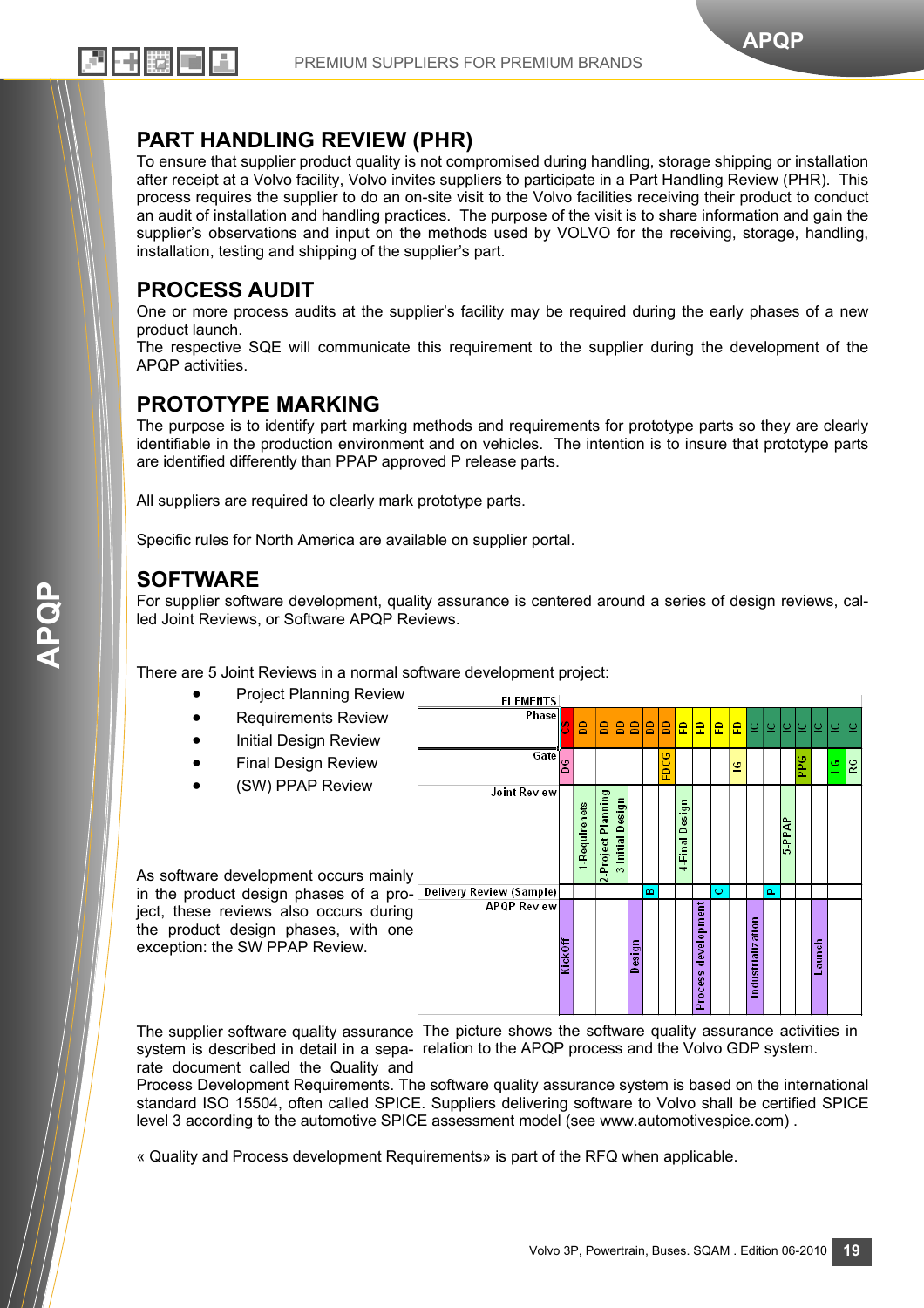## **CONFORMITY OF PRODUCTION - COP**

*Governmental authorities, the automotive industry and environmental organizations have developed guidelines and regulations that are placed on vehicle manufacturers. These regulations apply both to the customer vehicle and on the manufacturing processes. Ensuring compliance to these regulations is referred to as Conformance of Production or COP*.

一十 勝利

Where such legal requirements exist for individual components or systems, these will be stated within the technical specifications.

In some cases the supplier may carry the full responsibility for gaining component approval from the appropriate agent. At all times, the fulfilment of all directives and regulations concerning Vehicle Approval and/or Certification system must be accomplished.

Suppliers must be well acquainted with the systems and applicable legal requirements, which are valid for their supplied components and take full responsibility of the actions required to guarantee the compliance to the requirements.

#### **ALL PRODUCTS SHALL BE IN CONFORMANCE WITH REGULATIONS**

VOLVO warrants against introducing changes following the existing approval until new testing and approval has been obtained.

Where applicable, T-marked parts are the parts submitted to the vehicle Regulations and certification department. T-marking will identify the parts influenced by these legal demands on the drawings/technical regulations. T-marked parts are also considered "Key Components". It is mandatory for T-marked parts to be checked and the necessary documentation (test reports, certificates) to be kept at the supplier for a defined period of time, per appropriate documentation retention policies. (These tests have to be included in the control plan)

When significant characteristics for regulatory compliance are identified as per standard STD105-0004, the following requirement applies :

|                                                                          | <b>COP Characteristics level 2R</b>                                            | <b>COP Characteristics level 3R</b>                                                                                                                                           |
|--------------------------------------------------------------------------|--------------------------------------------------------------------------------|-------------------------------------------------------------------------------------------------------------------------------------------------------------------------------|
|                                                                          | $C_{\rm pk}$ 21,33                                                             | $C_{\rm pk}$ 21,33                                                                                                                                                            |
| If process under                                                         | (or $C_{pm} \ge 1, 1$ for unilateral toler-<br>ances if applied)               | (or $C_{\text{pm}} \ge 1, 1$ for unilateral toler-<br>ances if applied)                                                                                                       |
| surveillance, nor-                                                       | <b>AND</b>                                                                     | <b>AND</b>                                                                                                                                                                    |
| mally distributed<br>and with no risk of<br>unpredictable                | <b>SPC with recordings</b> (storage of<br>values electronically or controlling | Cpk analysis conducted at least<br>every 12 months                                                                                                                            |
| events (e.g.: chips,<br>burrs, etc.)                                     | charts)                                                                        | <b>AND</b>                                                                                                                                                                    |
|                                                                          |                                                                                | <b>Characteristic checked regularly</b><br>(frequency defined on control plan<br>and in accordance to capability stud-<br>ies / minimum of 5 parts per produc-<br>tion batch) |
| If process is not<br>under surveillance<br>and normally dis-<br>tributed | The machines must have 100% auto-<br>matic check surveillance.                 | The machines must have 100% auto-<br>matic check surveillance.                                                                                                                |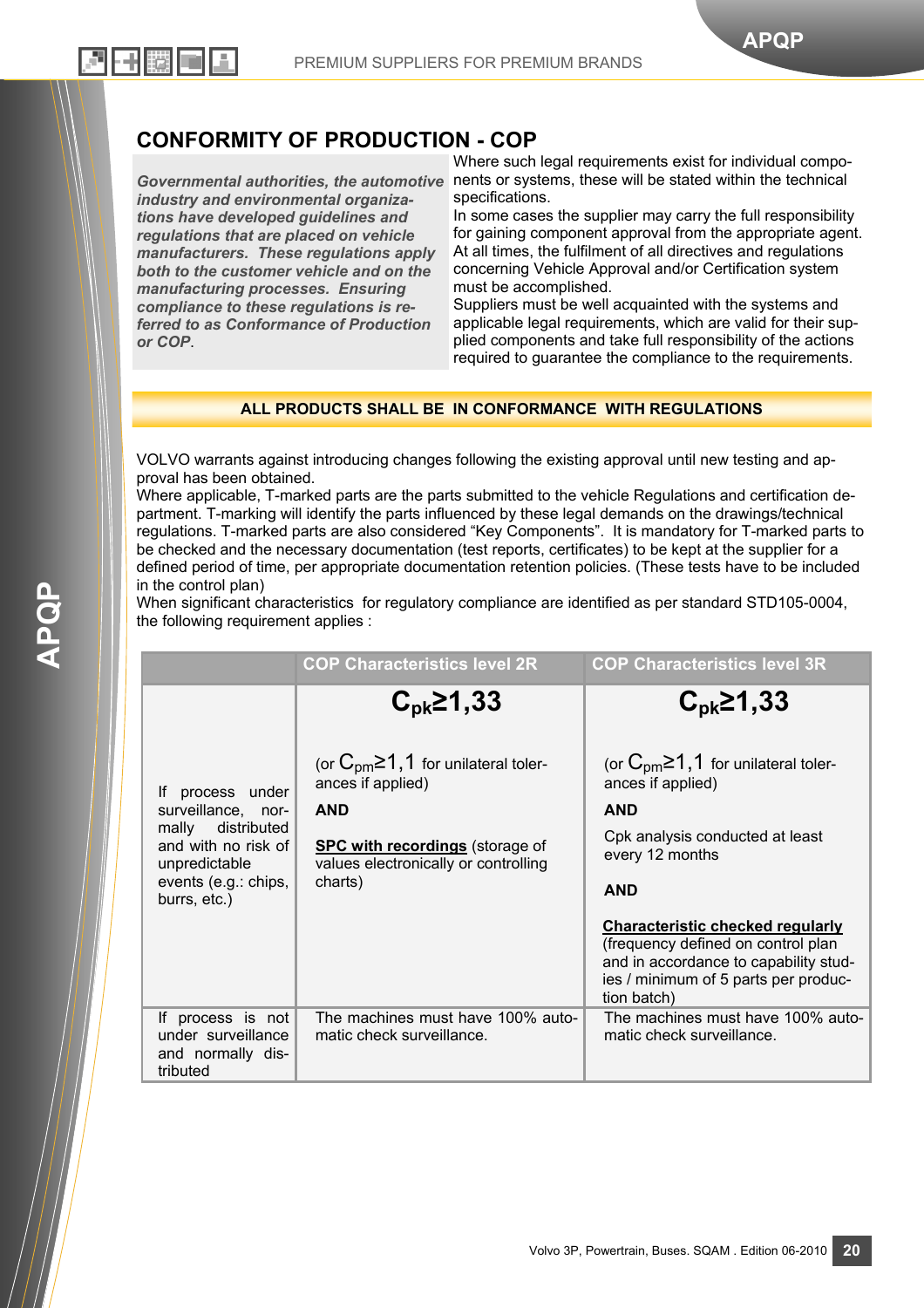### **SPECIAL CHARACTERISTICS**

Among all special characteristics, 'Critical Characteristics of Design Products – Identification & Grading', STD 105-0001, describes a system to highlight and grade critical characteristics appearing in technical specifications to ensure correct, fail safe application of the product involved.

For such characteristics, the following requirement applies :

|                                                                        | <b>Critical Characteristics</b><br>level 1                                                 | <b>Critical Characteristics</b><br>levels 2 and 3                                          |
|------------------------------------------------------------------------|--------------------------------------------------------------------------------------------|--------------------------------------------------------------------------------------------|
|                                                                        | $C_{\rm pk}$ 21,67*                                                                        | $C_{\rm pk}$ 21,33                                                                         |
| process<br>under<br>lf.                                                | (or $C_{pm} \ge 1.3$ for unilateral toler-<br>ances if applied)                            | (or $C_{pm} \ge 1, 1$ for unilateral toler-<br>ances if applied)                           |
| control,<br>normally                                                   | <b>AND</b>                                                                                 | <b>AND</b>                                                                                 |
| distributed                                                            | Production followed up with SPC<br>(Statistical Process Control)                           | Characteristic checked regularly<br>(frequency in accordance to capabili-<br>ties studies) |
|                                                                        | * For electronic components,<br>$C_{\rm pk}$ $\geq$ 2,0                                    |                                                                                            |
| If process is not<br>under control and<br>normally<br>distrib-<br>uted | The machines must have<br>100% automatic check,<br>100 % control/inspection + traceability | The machines must have 100% auto-<br>matic check control                                   |
| Preferred Alterna-<br>tive                                             | Electronic Poka Yoke<br>(Effectiveness verified once per shift)                            | Electronic Poka Yoke<br>(Effectiveness verified once per shift)                            |

Other specific requirements related to Product Safety are to be found into the last chapter.

Volvo 3P, Powertrain, Buses. SQAM . Edition 06-2010 **21**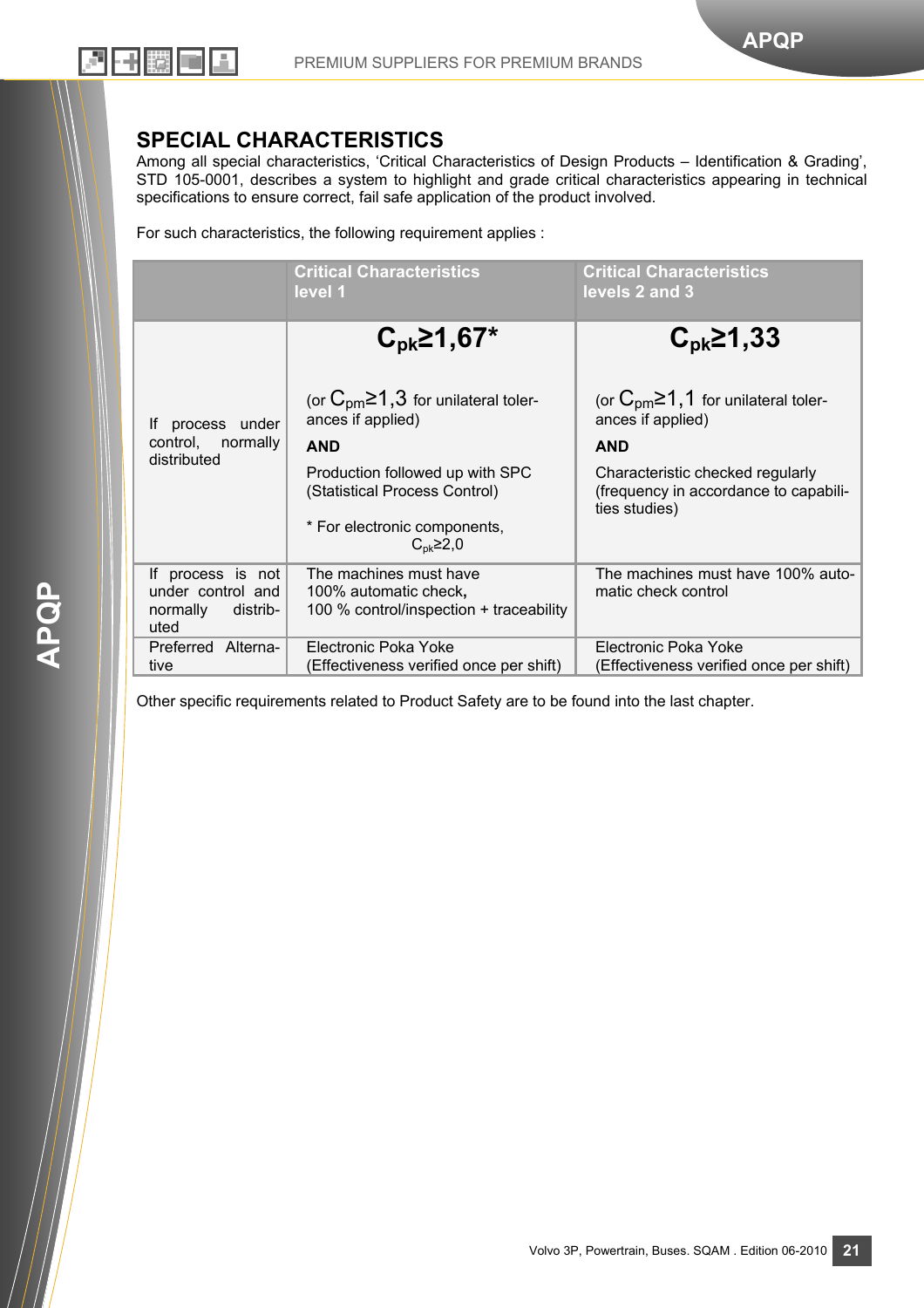# **PPAP : PRODUCTION PART APPROVAL PROCESS**



The Production Part Approval Process (PPAP) demonstrates that a manufacturing process used to produce parts for Volvo is fully developed, thoroughly tested, and capable of serial production of parts conforming to the technical specifications.

**PPAP** 

丹田勝

For the PPAP (as for the APQP) VOLVO follows the AIAG requirements, using exceptions applied for truck and heavy equipment.

Sample parts and supporting documentation are submitted to show evidence that:

**PPAP** 

- The design records and specifications have been properly understood and met
- The manufacturing process has the capability to produce conforming parts in the actual production environment.
- The manufacturing process has the capacity to support production quantities at a consistent quality level.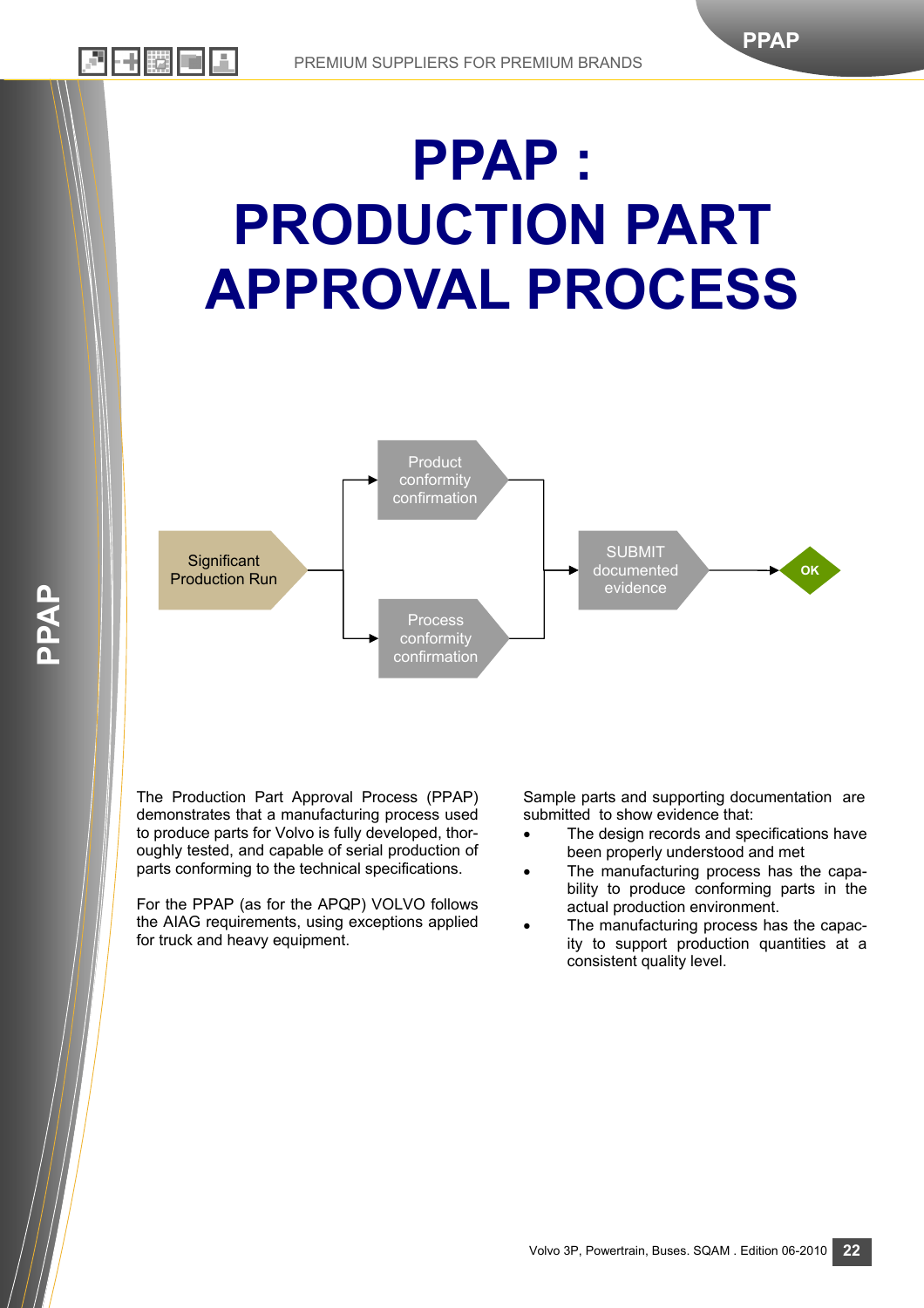#### REFERENCE

2H 카 (漢) [<del>4</del>]

Suppliers shall ensure that the PPAP document and sample submissions are in accordance with the requirements of the Automotive Industry Action Group (AIAG) PPAP Manual. (latest edition, using exceptions applied for truck and heavy equipment)

Additional guidelines and PSW template are posted on supplier portal.

Volvo requires its suppliers to follow the Customer Notification and Submission requirements as specified in the AIAG PPAP Manual. This includes:

- All new components
- Changes to an existing part.
- Drawing changes
- Corrections to a prior discrepancy
- Supplier process change
- Material changes or substitutions

**PPAP** 

• …

#### PROCESS

PPAP date information is included in the RFQ.

The supplier is responsible for the PPAP preparation :

- PPAP shall be planned by the supplier as a milestone in APQP
- Supplier must notify the shipment date to its respective Volvo Buyer and SQE
- Suppliers (tier1) are responsible for the planning, approval, corrective action follow-up and retention of their sub-contractor (tier 2 & 3) PPAP submissions

The VOLVO Buyer shall issue a PPAP sample order to the supplier to confirm the date when PPAP are required. (except if there is another clear agreement).

Under special circumstances (long lead tooling, fast tracked project, ...) the supplier may receive a Sample Order at C release only to anticipate activities to be ready at P release.

PPAP submissions can only be approved on P-drawings (serial production drawings). **THE SAMPLE PART FOR PPAP APPROVAL HAS TO BE PRODUCED DURING A SIGNIFICANT PRODUCTION RUN** 

- The supplier must notify to the Volvo SQE the planned shipment date (PPAP Due Date).
- Supplier must indicate to the SQE if this PPAP part has been produced off of new, revised or refurbished Volvo Group owned tooling including our T-Purchase Order Number as reference.
- PPAP parts are produced with a requirement of minimum 30 pieces with Cpk studies, of which 5 parts shall have full documentation after order, unless otherwise specified by SQE.
- Unique components for bus with annual forecast below 30 parts, shall on a case by case study be agreed with VOLVO on how to be handled. They can after VOLVO decision be excluded from the PPAP process.

Upon satisfactory completion of all required measurements and tests, the supplier shall record the required information on the Part Submission Warrant (PSW).

- A separate PSW shall be completed for each VOLVO part number unless otherwise specified by the SQE.
- The PSW shall be signed by the authorized supplier representative before submission to VOLVO .

VOLVO SQE will review all PPAP packages and assign a status.

- Fully approved and in compliance with all specifications.
- Interim Approval.
- Not approved.

In the case where an interim approval in given, it must be accompanied by a deviation agreement approved by both the Product Development and SQE together with a plan to become fully approved.

> **The PPAP must be fully approved by SQE before production authorization; Or interim PPAP approval with approved deviation**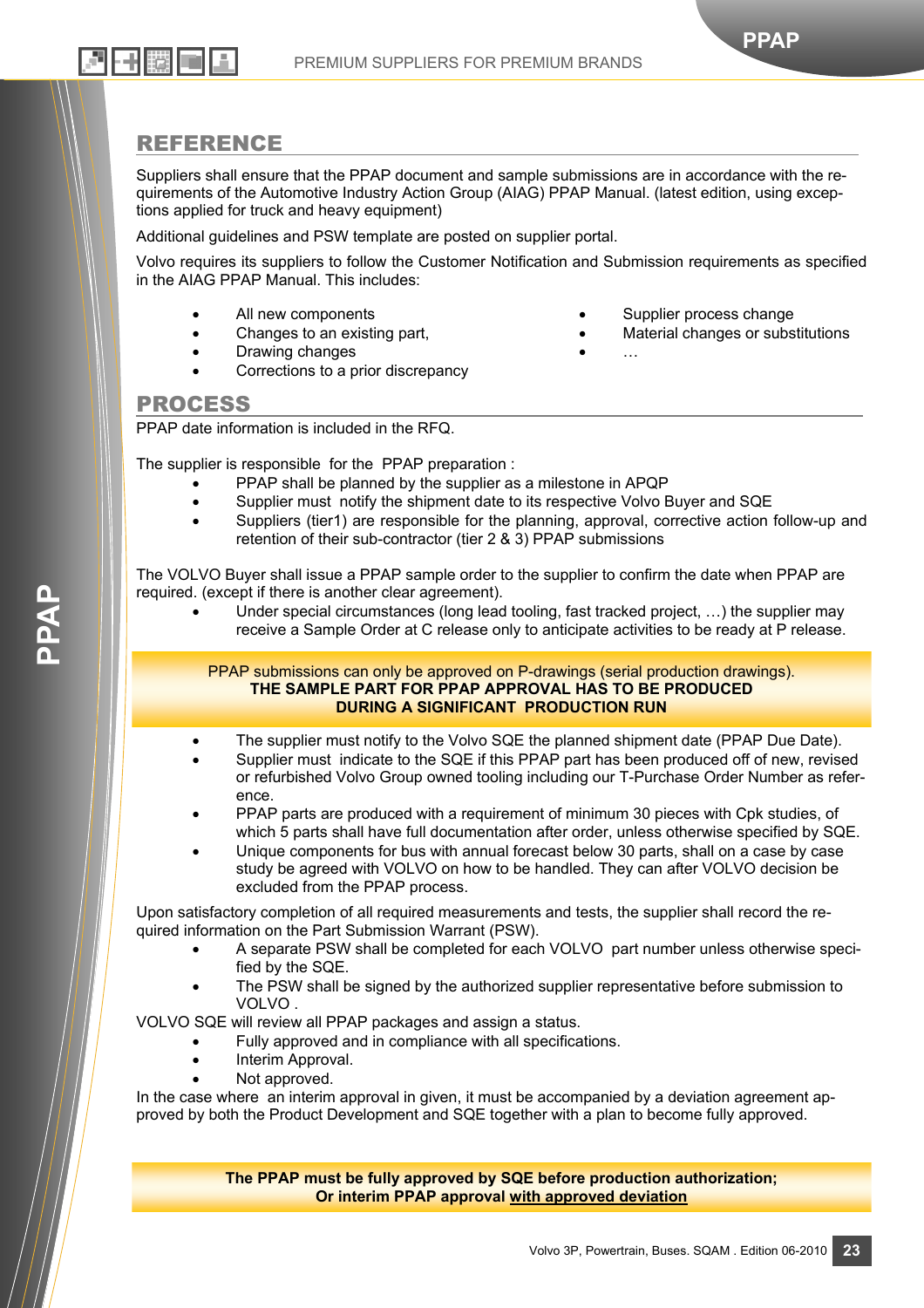**PPAP** 

## SIGNIFICANT PRODUCTION RUN

The Significant Production Run is performed by a supplier as part of the Production Part Approval Process to verify that the production process is capable of meeting program volumes at a targeted quality level.

The Significant Production Run is to be conducted using production tooling/equipment, environment (including production operators), facility, and cycle time.

All suppliers shall perform a SPR for all new part introductions.

The "Significant Production Run" requires that an adequate quantity of parts be produced to allow:

- Overall process stabilization time
- Accurate calculation of manufacturing cycle time
- Determine production through put time from warehouse to shipment.
- Sufficient volume for completion of capabilities studies

The minimum quantity of parts to be produced during the Significant Production Run is specified by VOLVO but can be increased by the supplier. The Significant Production Run depends very much on the tooling and the production processes used for each specific part. Suppliers should ensure enough parts are produced during the Significant Production Run to ensure that the process is fully tested. Samples used for the PPAP must be taken from the parts produced during the run.

The SPR also provides a good opportunity to identify and correct potential manufacturing process bottlenecks. To be fully efficient, the capacity produced during the SPR should take into account the OEE results of actual process and the planned down time.

### DOCUMENTATION REQUIREMENTS-LEVEL OF SUBMISSION

Suppliers are required to submit a **Level 4 PPAP package for all components unless other arrangements have been agreed between Volvo and the supplier.** 

The supplier shall submit to VOLVO the minimum requirements below:

- Process FMEA.
- Control Plan.
- Dimensional results.
- Material performance test results.
- Appearance approval report if applicable.
- Part Submission Warrant

Suppliers shall only submit PPAP packages for production-released drawings (P-Drawings), and a copy of this drawing shall be included in the submission package.

The SQE can ask for the submission of additional information. This agreement must be documented prior to submission of the PPAP. Prior to submission, suppliers should contact the responsible SQE to determine if additional documentation is required.

Proprietary documents that cannot be submitted, must be available for review.

#### **Exceptions to PPAP level 4 :**

**Upon VOLVO request, suppliers shall be required to submit a Level 3 PPAP package for Key Components .** 

Under special circumstances, the supplier may be allowed to submit a Level 1 PPAP package. Contact the responsible SQE for the special circumstances.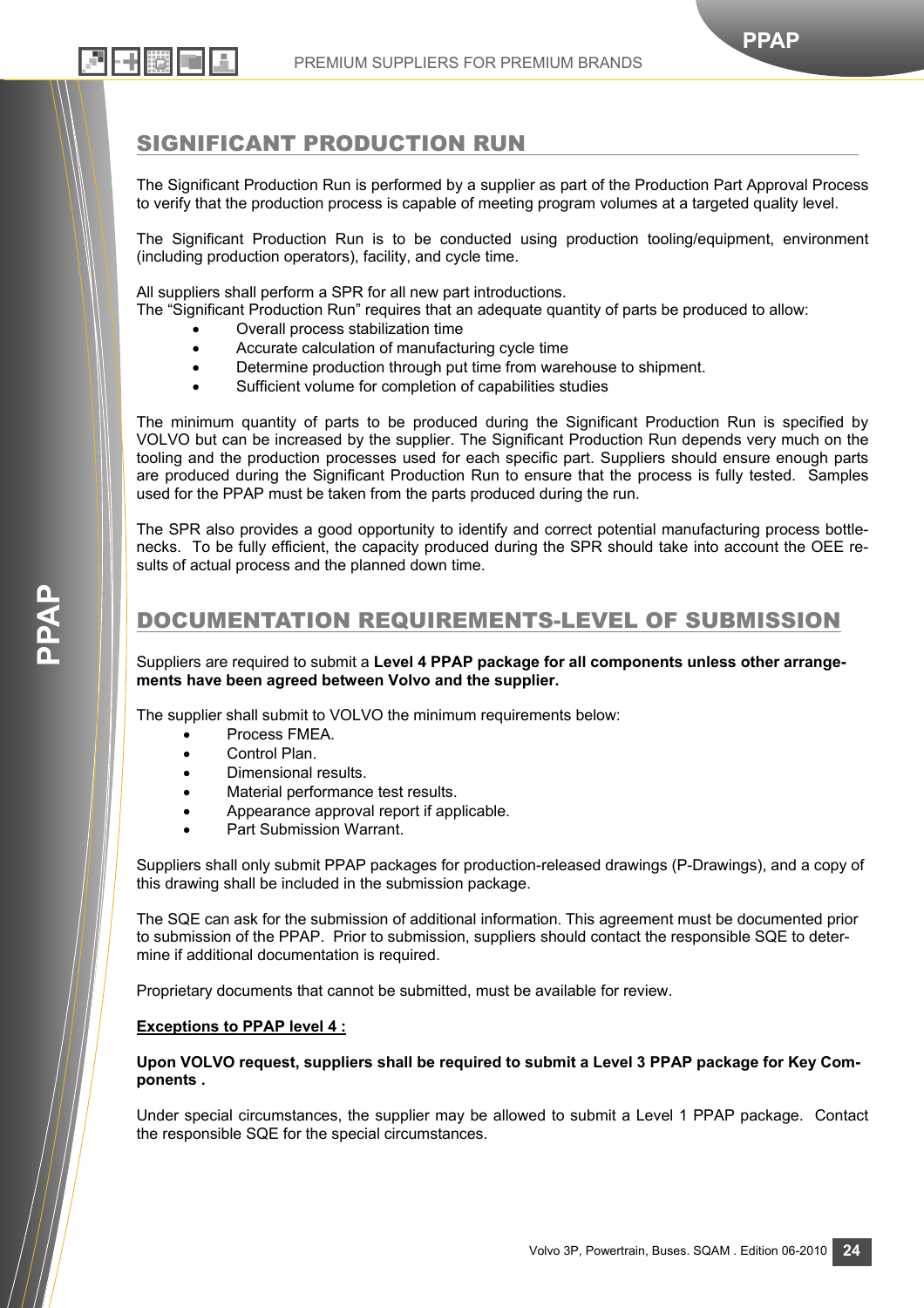# **PRODUCTION REQUIREMENTS**

# **PRO ACTIVITY & LESSONS LEARNED**

Volvo promotes a culture of continual improvement

Once parts are in serial production, we expect stability and conformity to what have been approved.

Whenever uncertainties happen, quick reactivity to protect the customer is obviously a must. This is also an opportunity to start a PDCA improvement loop.

We challenge our suppliers to be best in class on quality, cost and delivery. Suppliers that meet this challenge will be rewarded with increasing business award. However, changes from the supplier cannot be implemented without approval as our processes are integrally connected.

Suppliers who do not adhere to our change control processes will be sanctioned.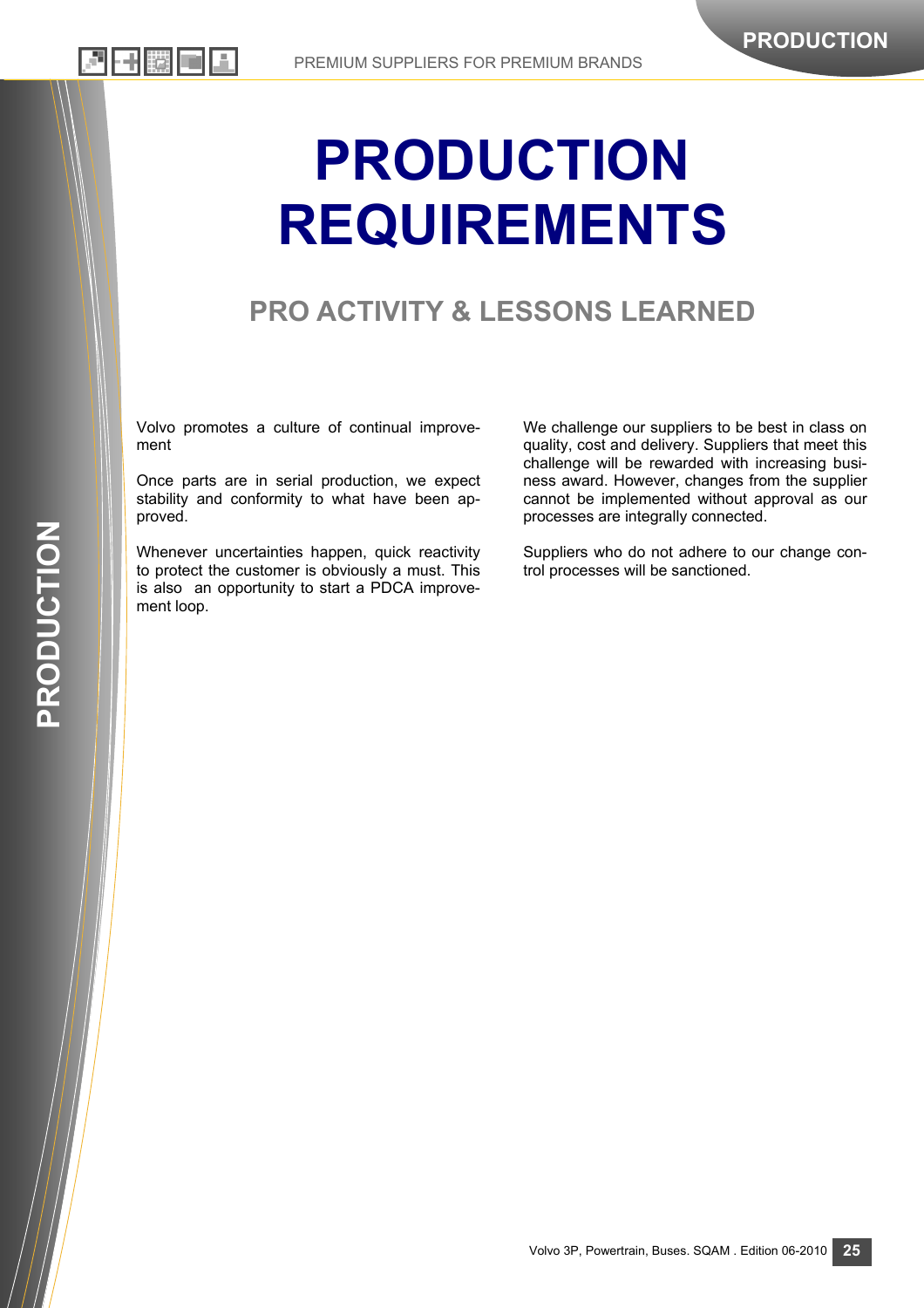

## PRODUCT PROCESS CHANGE NOTIFICATION - PPCN

*The purpose is to prevent quality & delivery issues for the concerned VOLVO receiving plants, and to protect the final customer from potential field issues during the implementation of supplier modifications.* 

This applies, but is not limited to the following cases:

- Transferring of the production line: partly or totally; to a new or existing plant or building; in the same or other country.
- Change of a tier n, part of the process such as surface treatment, machining, paint shop, warehousing…
- New production layout.
- Packaging changes or repackaging operations.

According to ISO /TS, PPAP and VOLVO Purchasing conditions, a supplier cannot implement a change on a product **or process** that impact conditions of the approved PPAP, **without VOLVO approval.**

- Tier N change that affect fit, form or function of the product.
- Renewal of current tooling.
- Change of raw material.
- Outsourcing permanently part of the production to a tier2.
- Request for product design changes such as dimensions, functions, appearance.

The supplier desiring or requiring a change shall submit a completed **PPCN** form (Product and Process Change Notification) to the Volvo buyer with a copy to the Supplier Quality Engineer as soon as the modification project is known, at **least 12 weeks** minimum prior to the SOP.

Suppliers may be required to submit additional information to support evaluation of the proposed change.

#### **NO CHANGES CAN BE DONE WITHOUT VOLVO APPROVAL**

**Actions that can be taken if the supplier introduces changes without VOLVO approval or information:** 

- Supplier will be notified that such change is not acceptable and all costs related to the uncontrolled changed will be charged back to the supplier.
- Using evidence that the supplier did not follow his own quality system or customer requirements, the 3rd party certification body will be sent a notification letter.
- Supplier can be put on hold for new business (Global Sourcing Committee for decision).

The PPCN form is available on the supplier portal.

**The PPCN form has to be submitted at least 12 WEEKS prior to implementing the planned change. THIS TIME HAS TO BE INCREASED FOR HIGH RISK PARTS** 

기 버렸는데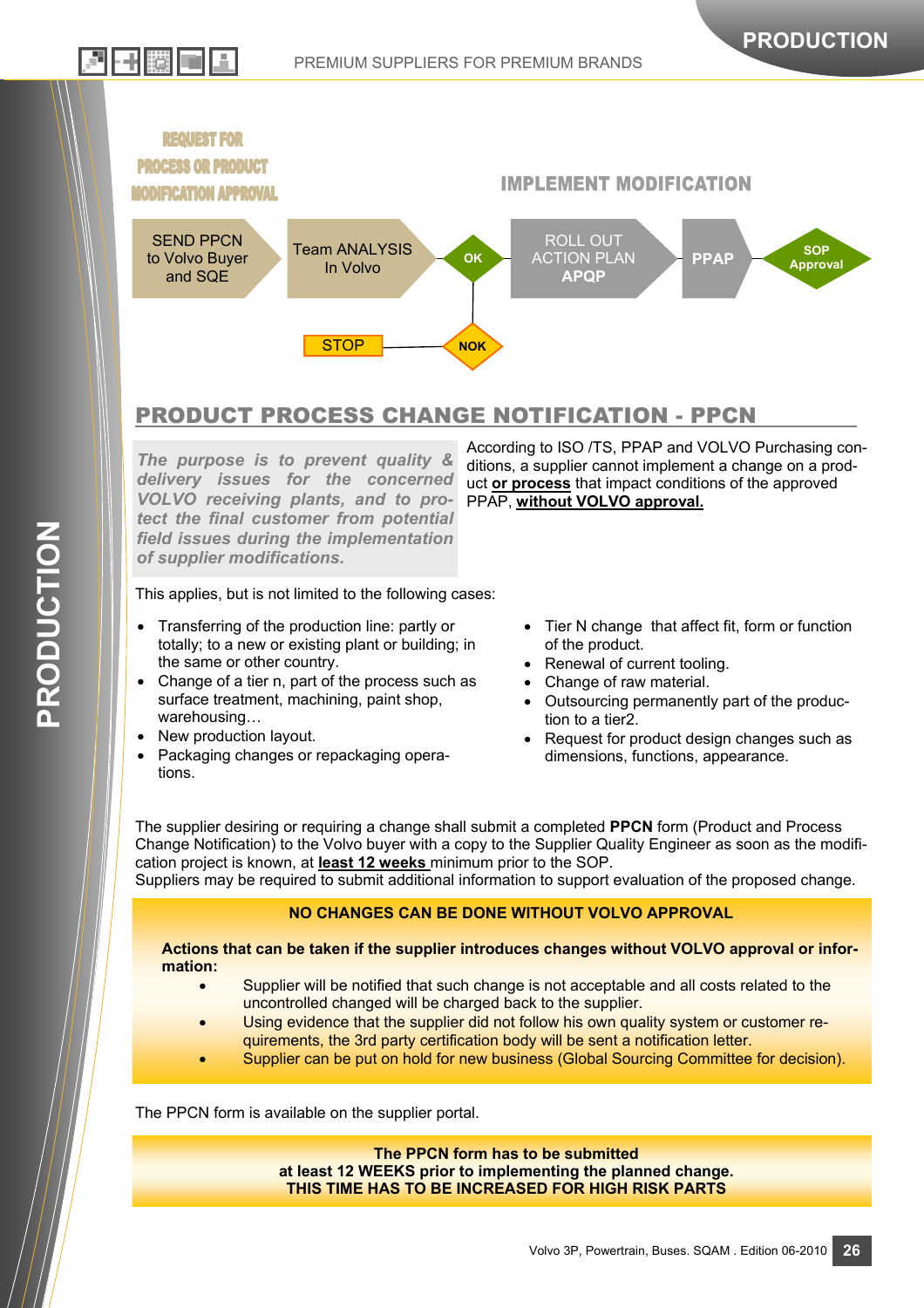After receipt by Volvo, the request is submitted to a team for analysis. Based on the impact to Volvo and the risk associated with the change, the PPCN may have one of the following decisions :

- Authorize the supplier modification.
- Ask to adapt the content of the supplier modification.
- Ask the supplier to delay the implementation until extra actions/verifications are performed. (Actions include, but are not limited to, audits, safety stock, testing, …)
- Ask the supplier to cancel the proposed modification.

Once approved by VOLVO by an official letter, the supplier can implement the modification project, securing product quality and deliveries and according to the PPAP plan agreed between VOLVO .

The level of PPAP will be determined by the SQE. Authorization to start shipping (with the changes implemented) is only granted via the return of the signed PSW following PPAP approval.

The supplier is responsible for:

2H 카(滋) 트바

- Informing VOLVO Buyer and SQE in advance of their modification project via the PPCN form, **at least 12 weeks in advance.**
- Requesting agreement from VOLVO on their modification project.
- Integrating the Volvo constraint in its planning.
- Implementing the modification project **once approved by VOLVO**, securing product quality and deliveries.

## TREATMENT OF NON CONFORMING PARTS

## **INSPECTION REPORT**

*In the event non-conforming parts or material have been identified, Volvo notifies suppliers using the INSPEC-TION REPORT.*

It is in the interest of both VOLVO and the supplier, to identify nonconforming parts as quickly as possible.

**PRODUCTION** 

VOLVO shall take all necessary action to protect the supply of conforming product to the plants. Under normal circumstances, VOLVO expects the supplier to respond and insure that all receiving plants are protected within 24 hours

Suppliers are expected to notify VOLVO immediately if non conforming material is found to have been shipped to VOLVO.

VOLVO has developed a set of guidelines used by Volvo plants in determining the non-conformance quantity for each Inspection Report. These guidelines are referred to as the "Inspection Report Golden Rules" and are available on supplier portal.

If the circumstances require, the supplier may be asked to ship replacement parts and to have staff in place for sorting and replacement. Depending on the type of non-conformance and the material situation, parts will either be scrapped or returned for rework by the supplier. Additional costs associated with the handling and actions within VOLVO, administrative as well as costs for adjusting, sorting, disassembly etc. may be charged back to the supplier according to the Charge Back Policy.

The "Charge Back Policy" is available on the supplier portal / e-library / inbound logistic

It is of vital importance that the supplier starts the problem solving process upon notification. It is critical that appropriate actions occur immediately to contain the problem and avoid any further disturbances to production or potential quality hazard.

#### **AN 8D IS REQUIRED FOR ALL TECHNICAL NON-CONFORMANCES**  unless directed otherwise by the Volvo receiving plant or Volvo SQE

When notified of a technical non-conformance suppliers are requested to react in accordance with the following timeline :

- 24 Hours: Quick response: sorting at VOLVO (*3rd party company for the sorting allowed).*
- 48 Hours: Containment actions fully implemented (selection, temporary action in supplier process) (D3 completed and sent to VOLVO).
- 10 working days: Root cause analysis done for occurrence & non detection, permanent correc-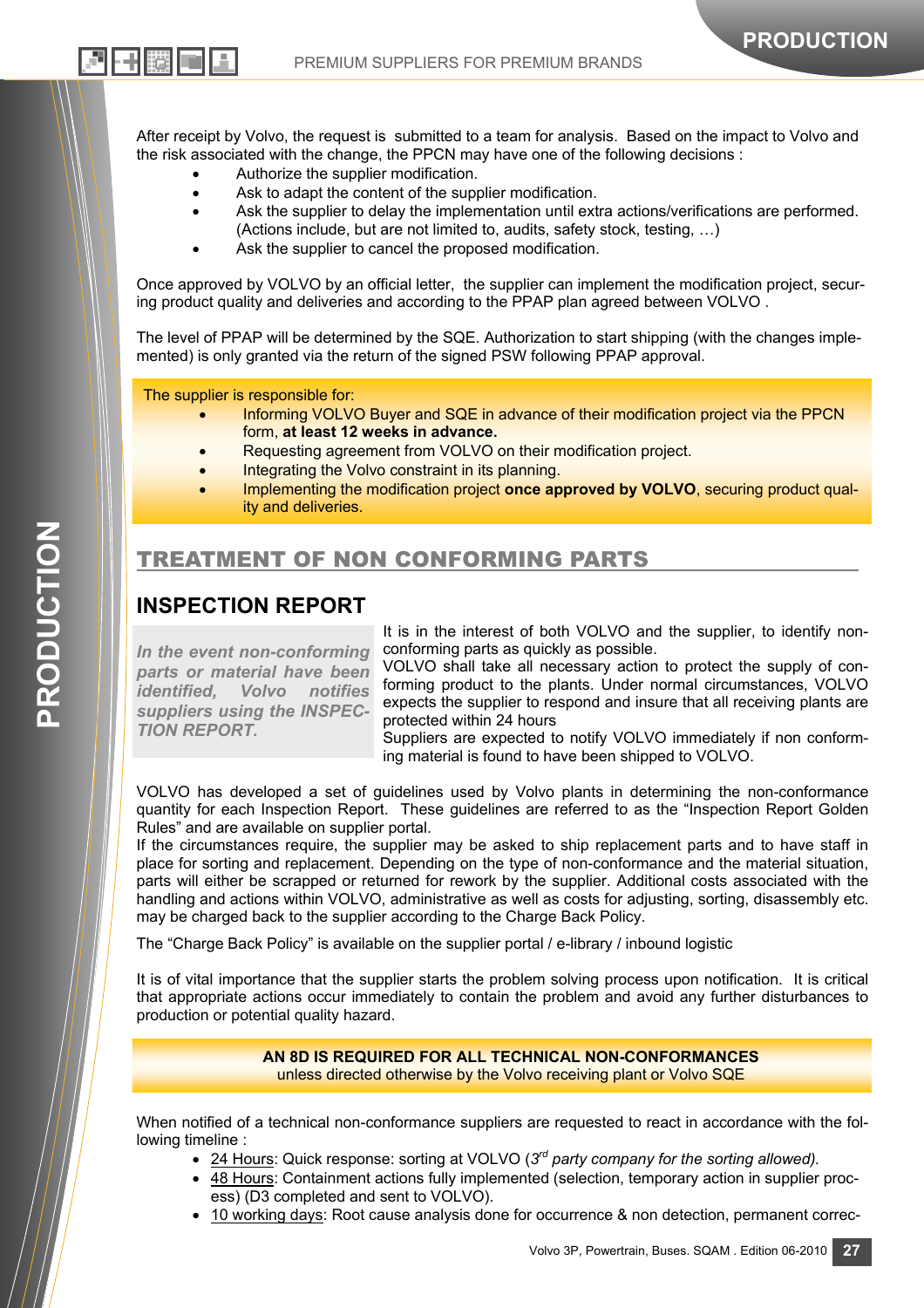tive action defined and implemented (D4&5 sent to VOLVO).

- 20 working days: Effectiveness of permanent corrective action checked and recurrence prevented (D6&7 sent to VOLVO)
- If the resolving time lasts longer than 20 days, the supplier must reach an agreement with SQE.

The Volvo 8D format is to be used. It is attached to the inspection report and available on supplier portal /e library

## **OTHER CORRECTIVE ACTIONS**

리 버固하다

Each time a non-conformance or a defect has been documented, the causes for the problem must be investigated and reported. The supplier must answer with the VOLVO 8D format unless supplier's 8D format is approved by the SQE.

The 8 Disciplines (8D) process is a problem solving tool used in responding to customer returns or major quality issues. It provides a guide and defines the steps toward problem resolution including containment of the problem, root cause analysis, problem correction, through to problem prevention. The output of an 8D process is the 8D report. The format of the 8 D report follows the steps of the solving process.

The VOLVO 8D form is also available on the supplier portal.

## **DEVIATION REQUESTED BY THE SUPPLIER**

In the case where the supplier wishes to request a deviation to supply parts that do not fully comply with VOLVO requirements, the supplier must inform VOLVO and request approval.

The minimum information required in writing is:

- Date of request.
- Supplier name, Parma code and contact information.

#### **VOLVO WON'T GIVE APPROVAL TO A DEVIATION RELATED TO SAFETY CHARACTERISTICS.**

- Part number and part name.
- VOLVO plant(s) the component is shipped to.
- Description of deviation being requested (specifically, what VOLVO requirement is not being met).
- Number of pieces being affected or date deviation is to expire.

Specific requirements for North America can be found on the supplier portal.

## FIRST IN FIRST OUT – FIFO

The suppliers have to secure that no obsolete material is shipped to VOLVO. The suppliers shall perform first in/first out (FIFO) inventory management practices. This means all material should be used and manufactured in the order it was received.

### LOT TRACEABILITY

#### **Guidance :**

Traceability should be optimized to limit the size of product recalls and facilitate the expertise and analysis of root causes .

#### **Definition** :

- "Lot / batch traceability" refers to a one-to-one relation between a lot/ batch traceability number and a certain quantity of produced parts.
- "Serialization" refers to a one-to-one relation between a traceability number (= serial number) and one produced part.

#### **General requirements for all parts :**

- All suppliers shall have an effective lot definition and traceability procedure based on risk analysis.
- Suppliers shall ensure that their lot traceability system maintains its integrity through all the supply chain, including not only raw material, but also purchased components/products, sub contracted operations if any.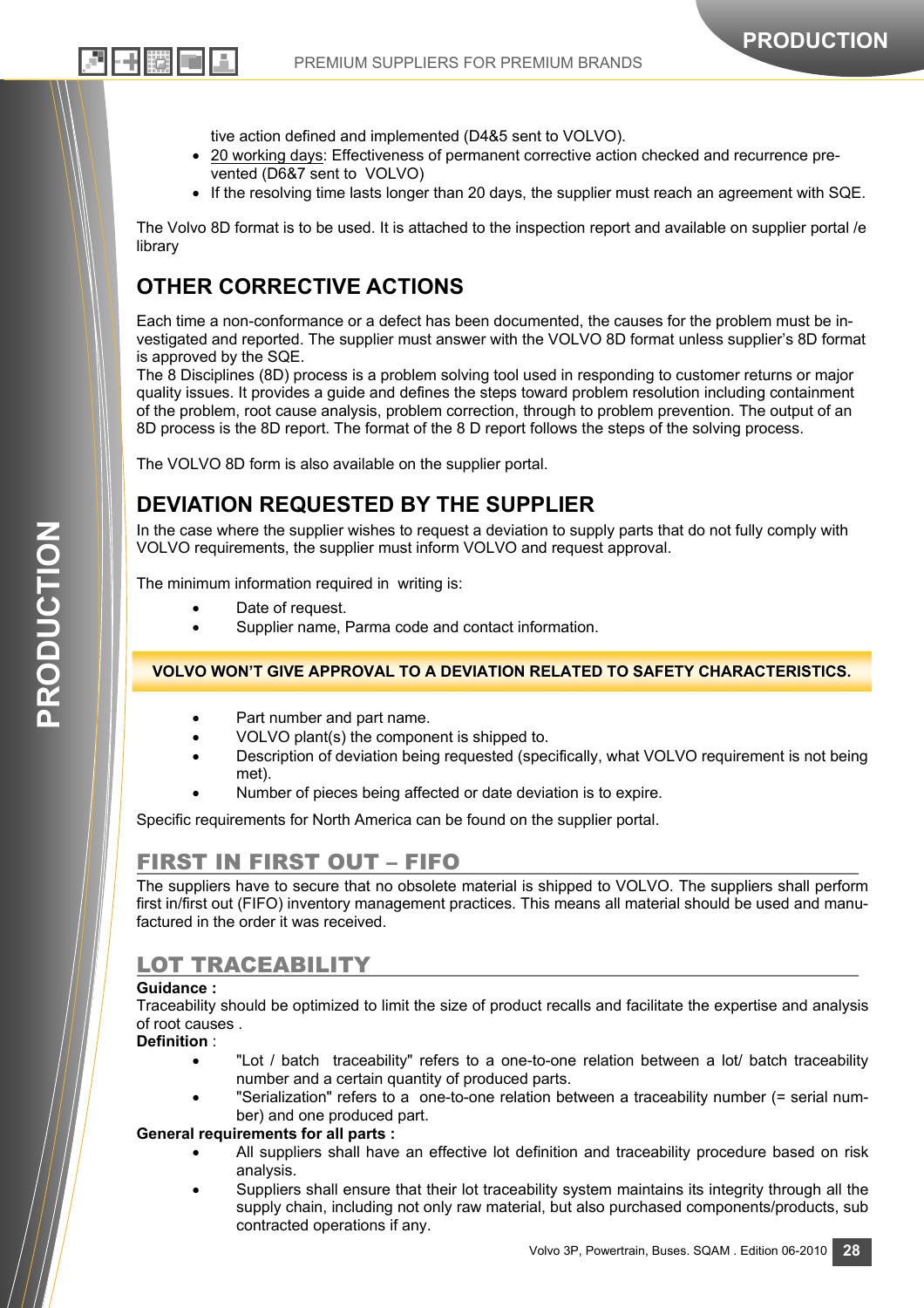#### **General requirements for safety related parts :**

- All suppliers shall have an effective lot definition and traceability procedure in such a way that the delivered product can be trace back to :
	- the finished part
	- the subcomponents/blanks
	- the raw material.
	- the history of the processes applied to the product
		- Rework operation
		- Product and process special characteristics, test records (according to the control plan)
		- influential process parameters
		- influential machine settings
		- maintenance of equipment, jigs, gages and testers
		- the operators and personal qualification
- Risk analysis should be used to minimize the size of batch compared to the risk of product recall.
- The period of storage information is done according to legal requirements . The min request is 15 years from date of manufacturing.
- The marking solution used on the part should support product investigation during parts life (In principle, suppliers should indicate the lot number on actual parts. It should be easily visible when mounted on the vehicle. )

#### **Preferred solution unless otherwise specified on product documentation :**

- **Serialization** 
	- If bar code is a standard practice, we recommend usage of STD 103-0013
	- Recording of the value of safety critical product or process parameters is preferred. Recording OK/notOK is acceptable as long as there is evidence of a 100% effectiveness of the check

## RECORD RETENTION

| <b>Document type</b>                  | <b>Examples</b>                                                                                                         | <b>Shall be maintained for</b>                                                                                                                                                                |
|---------------------------------------|-------------------------------------------------------------------------------------------------------------------------|-----------------------------------------------------------------------------------------------------------------------------------------------------------------------------------------------|
| <b>APQP and PPAP</b><br>documentation | Technical specifications, draw-<br>ings, process flow charts, control<br>plans, FMEA, manufacturing<br>instructions,    | the length of time that the part<br>(or family of parts) is<br>active for production and ser-<br>vice requirements<br>plus one calendar year<br>unless otherwise specified by<br><b>VOLVO</b> |
| <b>Quality performance records</b>    | Control charts, inspection and<br>test results, product audits, lay-<br>out inspection, functional testing,<br>$\cdots$ | the length of time that the part<br>(or family of parts) is<br>active for production and ser-<br>vice requirements<br>plus one calendar year<br>unless otherwise specified by<br><b>VOLVO</b> |
| <b>Quality system records</b>         | internal quality system audits,<br>and management reviews                                                               | three calendar years.                                                                                                                                                                         |
| <b>Product Safety related records</b> |                                                                                                                         | a minimum of 15 years from the<br>date of manufacture.                                                                                                                                        |

The above time periods shall be regarded as minimum. Retention periods longer than those specified above may be specified by an organization in its procedures.

These requirements do not supersede regulatory requirements.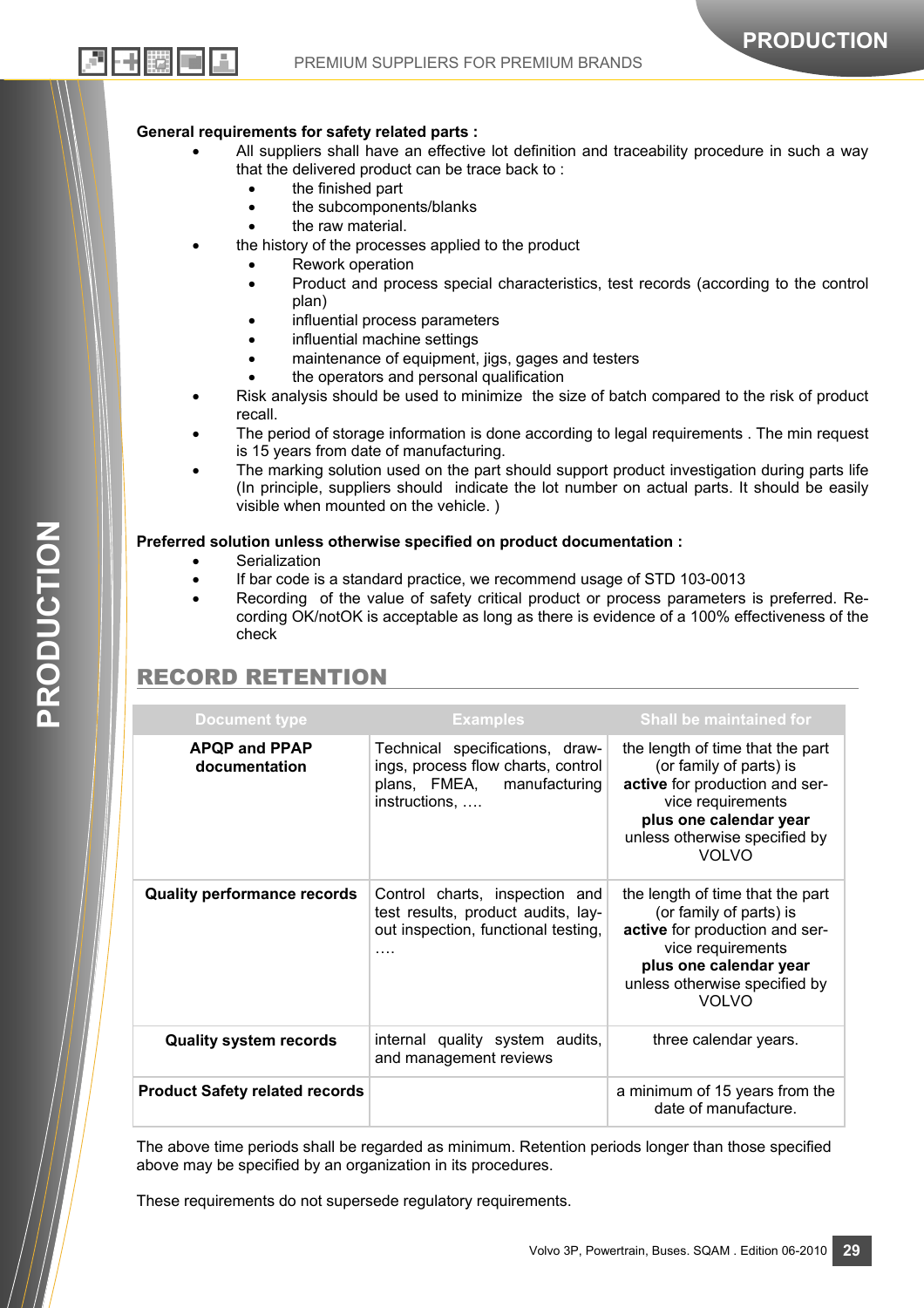# **MANAGING PERFORMANCE**

On a continual basis, supplier performance is monitored by the following key performance parameters:

• **QPM Level.** 

• **PPM Level.** 

• **QJ Problems.** 

• **Production Feedback.** 

- **Field Failure.**
- **Breakdown Failure.** 
	- **Internal campaign.**
	- **Warranty Claims.**
- **Delivery Precision.**
- **Unplanned Stop.**
- **Safety Problem.**

## SCORECARD PRESENTATION

*The scorecard is a tool for monitoring the performance of a supplier. It quality.* 

*FORMANCE.* 

Volvo maintains a scorecard of the quality and delivery performance for each supplier that delivers parts to a Volvo facility. The measurements on this scorecard are regularly should be used by suppliers to take reviewed to track supplier performance and identify negaproactive actions on their production tive trends. This information is available for supplier review over the supplier portal. It is recommended that suppliers This scorecard helps in monitoring review this information on a regular basis. Regular review the quality trends and can be an <sup>of their performance data allows suppliers to take action to</sup> ALERT in the case of LOW PER-address problems and trends before Volvo is required to take action with the supplier. The scorecard is updated at the end of each calendar month. The scorecard shows information for a month, but ratings of a supplier's perform-

ance are based on a three month rolling average. Information for other periods are available using the 'View Performance Breakdown' page.

In addition to performance information, the scorecard contains other important information for the supplier. This includes information related to:

- Supplier address and company structure
- Supplier Evaluation Audit Results

Select

Targe

<u>Emronment Evaluatio</u><br>MA / Criticality 1 Inde:

**PPM**<sub>E</sub>

Last

.<br>nental Certif

- Purchasing Contracts
- Quality Certificates

**El Envir El Logistic Audi** 

Supplier Total<br>Renault Trucks Renault Tru<br>Volvo CE<br>Volvo Parts<br>Volvo Truck

Select

**B** http://vsi

-<br>Doumant Tor **Lindate** 

..........<br>Renor Inform:<br>Contac<br>Help<br>Extern

- Environmental Certificates
- REACH Compliance
- Agreements.
- Supplier quality and delivery performance

Evaluations and certificates

ia m

Last

- Supplier Sales to VOLVO
- VOLVO Buyer
- Supplier Host
- Supplier contact persons for VOLVO Group co-operation
- EDI Capability

 $\sqrt{5}$ 

evel (9 **P**<br>stual Tren

The information provides a picture of how Volvo views the supplier ability and capability.

> To gain access to this information, suppliers should contact their Volvo buyer.

Volvo 3P, Powertrain, Buses. SQAM . Edition 06-2010 **30** 



Supplier portal - enter password

Performanc es used: Actual (2008-11 - 2009-01), Last Period (2008-10 - 2008-12) | IT View Int

OPM<sup>E</sup>

Last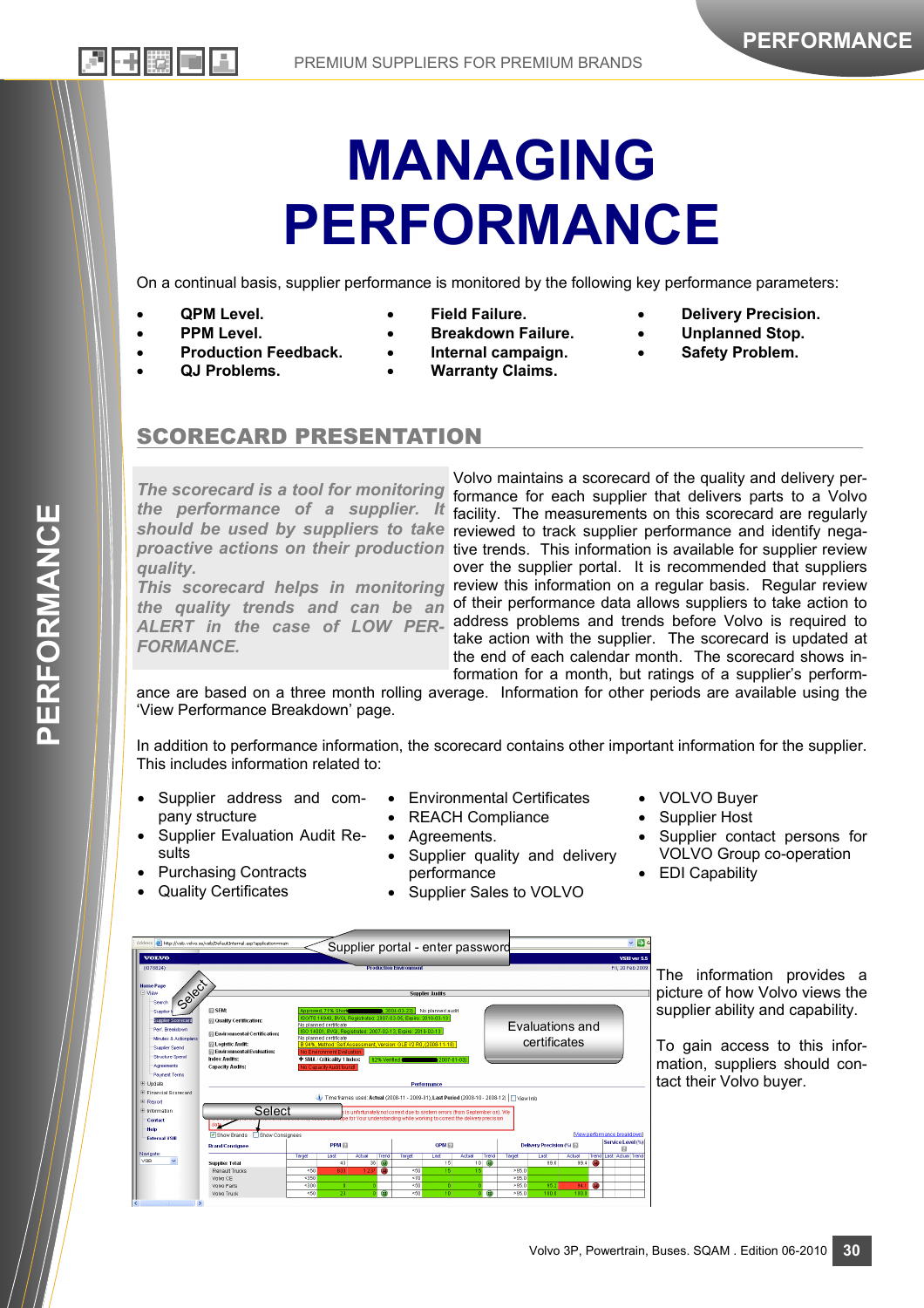### REJECTED PARTS PER MILLION (PPM)

The rejectedPPM measurement is calculated as the *PPM is a key indicator of the quality of*  number of nonconforming parts identified divided by the *products shipped to a Volvo facility.(0*  number of parts delivered, normalized over one million *Km rejections).*  parts. Parts per million is calculated at the beginning of *PPM reflects the percentage of non*the month for the previous month. PPM performance visible on supplier scorecard is based on a rolling three month period.

*conforming parts, while QPM reflects the impact of the non-conforming parts to the receiving VOLVO facility.* 

## QUALITY PERFORMANCE MEASUREMENT (QPM)

Quality Performance Measurement (QPM) is a tool devel-*QPM is a key indicator of supplier per*oped by Volvo to provide an objective method for meas-*formance that reflects the impact that*  uring supplier performance. The QPM has proven to pro-*delivery of nonconforming parts has on*  vide a better indicator of supplier performance than by *VOLVO. It is calculated on a rolling*  using PPM alone.

*three month period.* 

#### **Rejected Parts Per Million**

number of rejected parts divided by those delivered multiplied by 1 000 000.

| <b>PPM</b><br>(Part Per Million) | <b>Points</b> |
|----------------------------------|---------------|
| 100                              |               |
| 101<br>500                       | 5             |
| 501<br>$-2000$                   | 10            |
| 2001 - 5000                      | 15            |
| 5001                             | 20            |

#### **Inspection Reports**

Number of Inspection reports written by VOLVO.

| <b>IR Raised</b><br>(Inspection Report) | <b>Points</b> |  |
|-----------------------------------------|---------------|--|
|                                         | Ω             |  |
| $2 - 2$                                 | 5             |  |
| $3 - 4$                                 | 10            |  |
| $5 - 8$                                 | 20            |  |
| $9 - 12$                                | 30            |  |
| 13                                      |               |  |

#### **Volume Value**

The volume value is a percentage: the value of the non-conforming parts divided by the full delivered value.

| Vol Value (%)                             | <b>Points</b> |
|-------------------------------------------|---------------|
| Less than 0.01                            |               |
| Equal or more than 0.01<br>less than 0.16 | 5             |
| Equal or more than 0.16<br>Less than 0.41 | 10            |
| Equal or more than 0.41<br>Less than 1.01 | 15            |
| Equal or more than 1.01                   |               |

#### **Non-Conforming Parts**

Number of non-conforming parts received by VOLVO.

| <b>NCp</b><br>(Non Conforming Parts) | <b>Points</b> |  |
|--------------------------------------|---------------|--|
|                                      |               |  |
| 5                                    | 5             |  |
| 25<br>6                              | 10            |  |
| $26 - 250$                           | 15            |  |
| $251 -$                              |               |  |

The measurement criterion for each measureable is defined in the tables below:

**Formula:** 

QPM = PPM points + NCp points + IR Raised points + Vol Val points.

#### **The QPM is measured on a rolling three-months period**

**Second week of each month, the QPM value is recalculated using the most recent 3 full months of data.**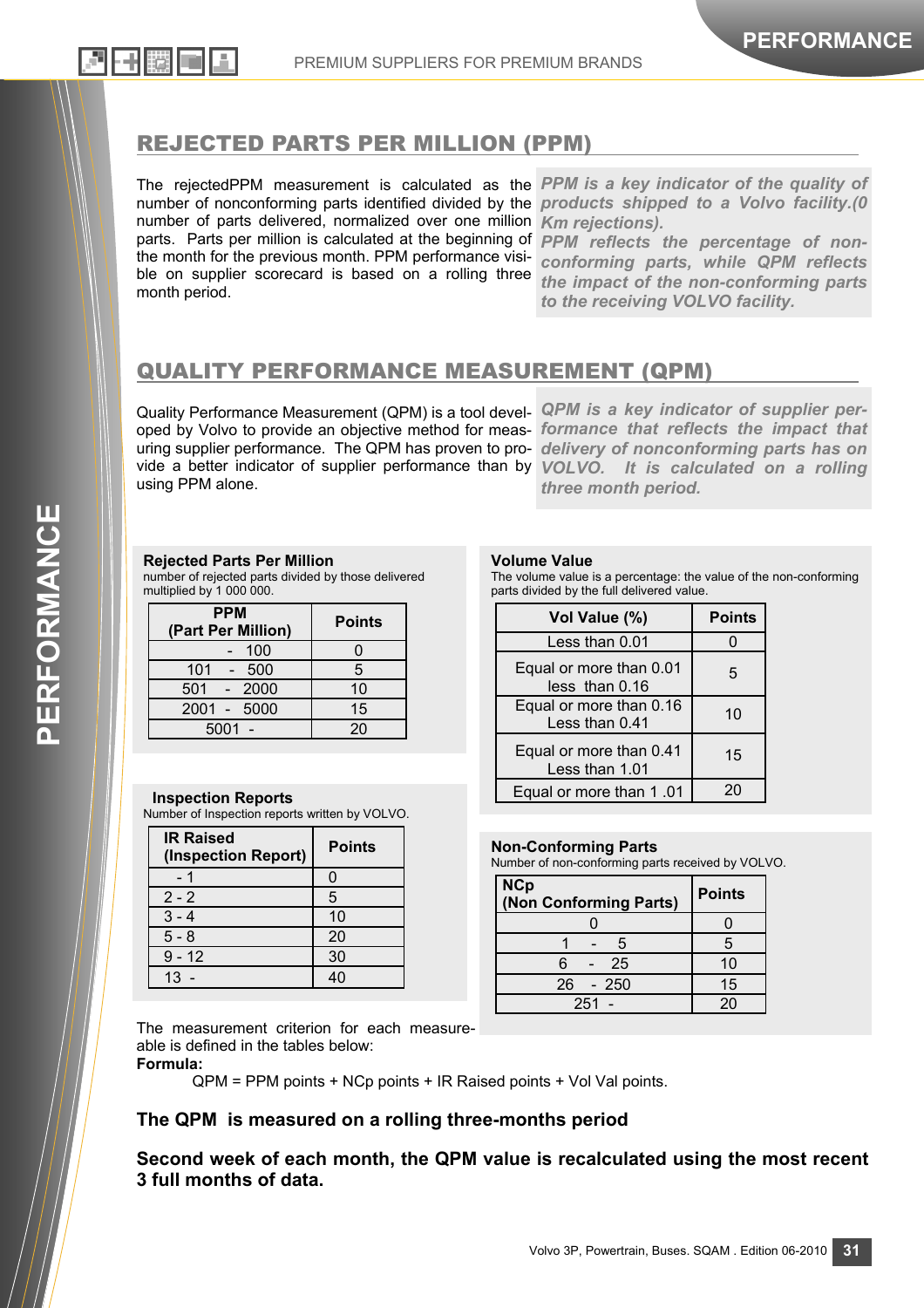### DELIVERY PRECISION

A supplier's delivery performance score is also available on the Score Card. The supplier's delivery performance is based on timely delivery and delivery of correct quantities. These two measures are compared to the total of the supplier's deliveries to determine the score. The delivery precision indicator is automatically calculated on the scorecard. Questions related to delivery performance should be addressed to the supplier's contact in the Volvo materials group.

## CONTINUAL IMPROVEMENT

Suppliers are expected to utilize the lessons learned from each incident to improve their processes or design, and if necessary their underlying business systems.

The goal is to eliminate the possibility of similar incidents, not only by making procedural and processes adjustments on the manufacturing floor, but by removing the environment that allowed the issue to surface. Lasting improvement must involve adjusting the supporting business systems and strategies.

The supplier shall use statistical data to continually refine their process and reduce variation

Analysis of quality incidents, PPM, scrap, downtime, and other readily available metrics, should be grouped and ranked in a customer focused way.

The supplier shall have improvement projects that target two or three of the largest problem areas

The supplier shall demonstrate a positive trend in reducing overall incidents and repeated incidents.

Suppliers shall show evidence that lessons learned for all similar products or processes have been utilized and incorporated; (often referred to as horizontal deployment).

Permanent countermeasures for all defect categories should be implemented for all parts and processes. In addition, VOLVO very much supports using internal audits as a tool to drive continual improvement. This is also required by the ISOTS/16949 requirement, that "the supplier is expected to make product and process self Audit on a regular basis".

# SUPPLIER PROCESS AUDIT

Process Audits will be performed periodically by VOLVO quality.

The process Audit will be performed under the following circumstances:

- During APQP.
- After the PPAP approval when the supplier is beginning production ramp up.
- New supplier.
- New process.
- New location.
- Poor Performance.
- After a major incident
- Other…

VOLVO reserves the right to perform additional process audits when determined necessary, with reasonable time of notice.

#### **We also expect suppliers to be performing their own process audit in a proactive way.**

Volvo template for process audit is available on supplier portal

*Process audit is a tool for continual improvement and we ask our suppliers to build a robust improvement plan to close the gaps identified during the process audit.*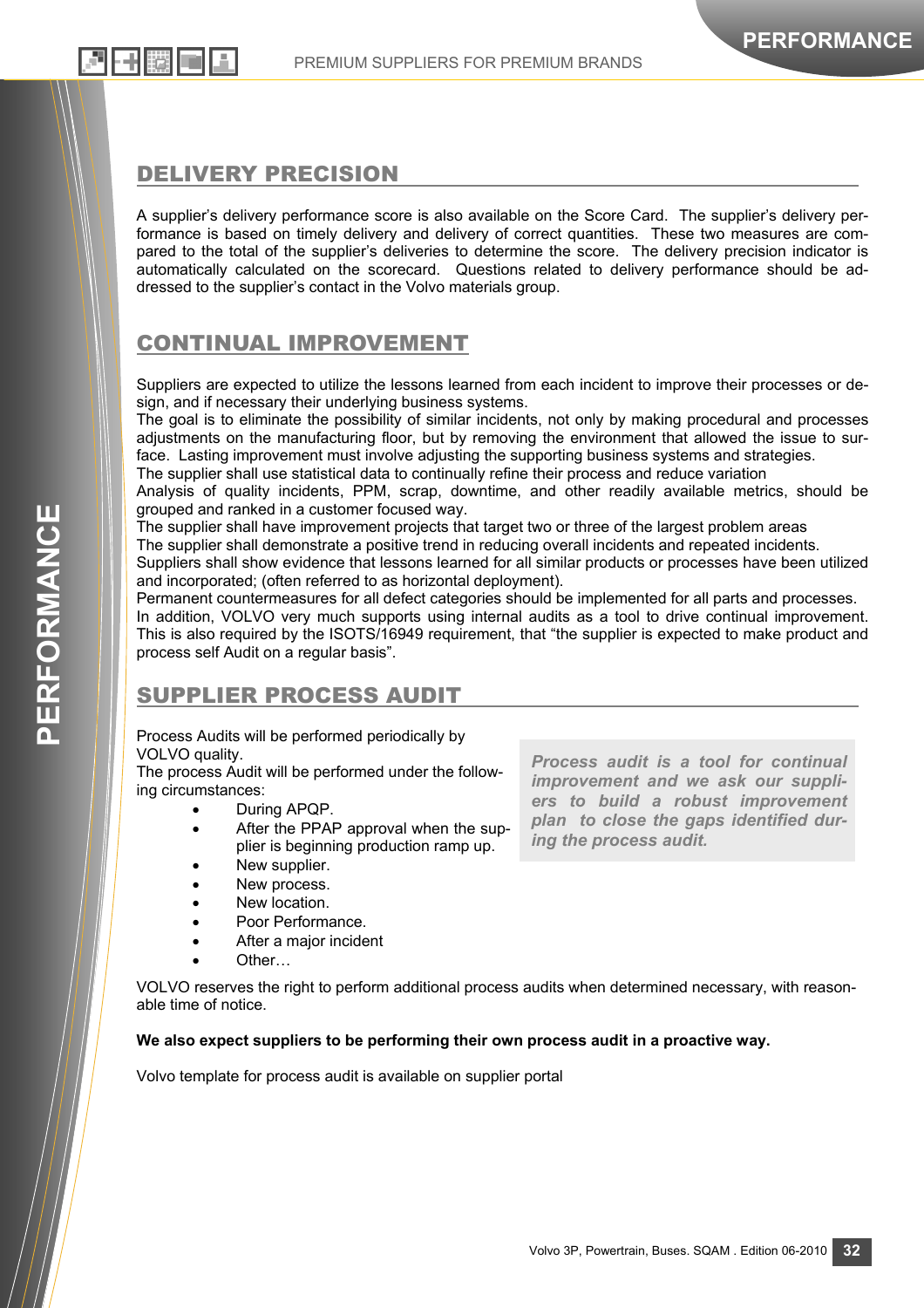

## LOW PERFORMING SUPPLIER - LPS

*The goal of the Low Performing Supplier (LPS) process is to:* 

*Identify, Initiate and Drive Quality improvement activities with VOLVO suppliers. Drive the responsibility on the supplier to monitor and improve their quality performance*.

The Low Performing Supplier Process (LPS) will be implemented and managed through the monitoring of defined performance parameters.

When a measurement parameter indicates the beginning of a negative performance trend or significant abnormality, the supplier case is considered for elevation into LPS for detailed analysis and action.

Supplier improvement activities will be initiated and managed through a four-stage performance improvement elevation process.

Each stage will have identified actions and entry/exit criterion in order to establish a basis for measuring improvement activity.

The exit criteria are based on results and process improvements.

If the supplier does not meet his exit criteria by the completion date or if the quality situation becomes worse, they will be elevated to the next LPS stage level

Each time the supplier reaches a higher stage, the actions to be achieved will be those of the stage before, plus some additional actions.

If the exit criterion is met, for a specific stage, the supplier is moved back to the no action required (monitoring) status.

A supplier can be put in the LPS either on an individual part number or multiple part number bases.

The supplier will be tracked by use of their Parma code.

|                                                                                                                                                                                                                                                                                                                   |                                                                           | <b>ESCALATION PROCESS</b>                                                                                                                                                             |                                                                          |                                                                                                                                           |                                                               |
|-------------------------------------------------------------------------------------------------------------------------------------------------------------------------------------------------------------------------------------------------------------------------------------------------------------------|---------------------------------------------------------------------------|---------------------------------------------------------------------------------------------------------------------------------------------------------------------------------------|--------------------------------------------------------------------------|-------------------------------------------------------------------------------------------------------------------------------------------|---------------------------------------------------------------|
|                                                                                                                                                                                                                                                                                                                   |                                                                           | Erit<br>critor<br>NOK<br><b>Quality review</b>                                                                                                                                        | Exit<br>Critori<br>NOK<br><b>Management</b><br>review                    | <b>Exit</b><br>Criterk<br>NOK<br><b>New business on</b><br>hold                                                                           | Initiate supplier<br>change<br><b>New business on</b><br>hold |
| <b>OPM Level</b><br><b>PPM Level</b><br><b>Production feed-</b><br>back<br><b>QJ</b> problems<br><b>Field failure</b><br><b>Breakdown Failure</b><br><b>Plant blockages</b><br><b>Warranty claims</b><br><b>Delivery Precision</b><br><b>Safety problems</b><br><b>Field campaigns</b><br>Other require-<br>ments | $\Box$ Containment<br>⊡Pareto of de-<br>fects<br>⊡Corrective ac-<br>tions | <b>Control tower</b><br>$\bullet$<br><b>Action plan</b><br>۰<br><b>Process audit</b><br>۰<br>Containment<br>$\bullet$<br>Third party inspection<br>$\bullet$<br>Firewall<br>$\bullet$ | Activities that are performed under supplier initiative or VOLVO request | Firewall by a third party<br>Reinforced control plan<br>Pareto of defects<br><b>Corrective actions</b><br>8D report and check<br>$\cdots$ |                                                               |
| SQD Manage-<br>ment perfor-<br>mance review                                                                                                                                                                                                                                                                       | Warning letter                                                            | Quality manage-<br>ment review                                                                                                                                                        | Supplier mana-<br>gement meeting                                         | Supplier mana-<br>gement meeting<br>$(+1)$                                                                                                | Director's<br>meeting                                         |
| <b>MONITORING</b>                                                                                                                                                                                                                                                                                                 | <b>WARNING</b>                                                            | <b>ANALYZE</b>                                                                                                                                                                        | <b>ALERT</b>                                                             | <b>ALARM</b>                                                                                                                              | <b>CRITICAL</b>                                               |
|                                                                                                                                                                                                                                                                                                                   |                                                                           | LPS <sub>1</sub>                                                                                                                                                                      | LPS <sub>2</sub>                                                         | LPS <sub>3</sub>                                                                                                                          | LPS <sub>4</sub>                                              |
|                                                                                                                                                                                                                                                                                                                   |                                                                           |                                                                                                                                                                                       | MEET THE EXIT CRITERIA = RETURN TO MONITORING MODE                       |                                                                                                                                           |                                                               |
|                                                                                                                                                                                                                                                                                                                   |                                                                           |                                                                                                                                                                                       |                                                                          |                                                                                                                                           |                                                               |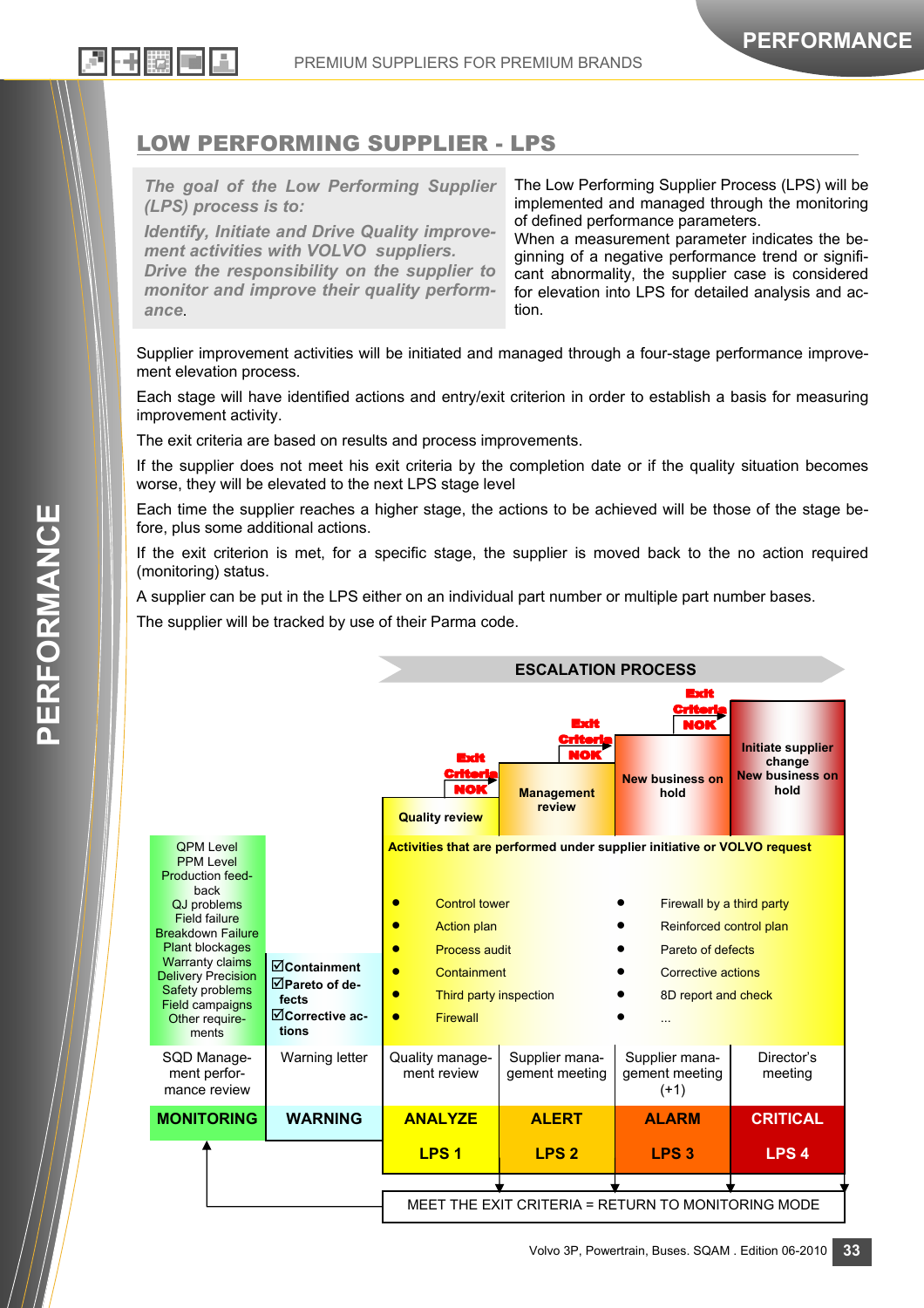# **SAFETY MANAGEMENT**

Since the company started operating in the 1920s, many unique safety solutions have made the name VOLVO synonymous with safety the world over.

리 카联 画

Quality, Safety and Environmental care are VOLVO Corporate values and they form a foundation for us.

Safety relates to how our products are used within society. We strive to minimize the risks of an accident occurring, and if it does, to also minimize the consequences, as the safety and working conditions for the drivers and vehicle operators can impact many others on the road.

Referring to the VOLVO group safety policy, we desire to share with our supply chain the

"ambition" that VOLVO products are characterized by safety.

Suppliers' contribution lies in two main areas:

- The development of new safety features for the final customer.

- The delivery of robust designed and produced products ensuring ZERO defect for the final customer. This is referred as "product safety" and is the subject of this chapter.

More information on VOLVO group safety policy and activities can be found on Volvo.com portal.

**http://www.volvo.com/group/global/en-gb/ volvo+group/ourvalues/safety/safety.htm**

The supply of safe and conforming products to the VOLVO Group companies remains the supplier's responsibility and is part of the supplier's contractual commitment. The assistance that may be provided by VOLVO shall not in any way limit the supplier's liability to supply parts which conform to all technical specifications, applicable standards, contractual as well as legal demands.

Safety is related to the effect for the final customer. A Safety Customer Effect is considered when a danger can lead to injuries to the following groups of persons; vehicle & road users, passers-by or maintenance personnel.

A safety critical characteristic shall be identified when non-compliance with the requirement for the characteristic has the potential to lead to a Safety Customer effect.

'Critical Characteristics of Design Products – Identification & Grading', STD 105-0001, describes a system to highlight and grade critical characteristics appearing in technical specifications to ensure correct, fail safe application of the product involved.

Criticality [1] is the way used by VOLVO design to highlight the safety related special characteristics.

Parts identified with criticality [1] are considered safety parts by VOLVO and suppliers of parts identified with criticality [1] are identified as safety parts suppliers.

With regard to all parts identified with a [1], for dimensional, material, test or functional requirements, the following requirements apply and replace the general requirements.

Suppliers have the responsibility to deploy a criticality analysis in their product/process design. For suppliers having design responsibility, safety related special characteristics should be identified from a system or design FMEA and verification/validation plans on drawings and technical documentation.

Safety critical characteristics should be identified within the manufacturing process and associated documentation such as process FMEA, control plans and working documentation for the operators.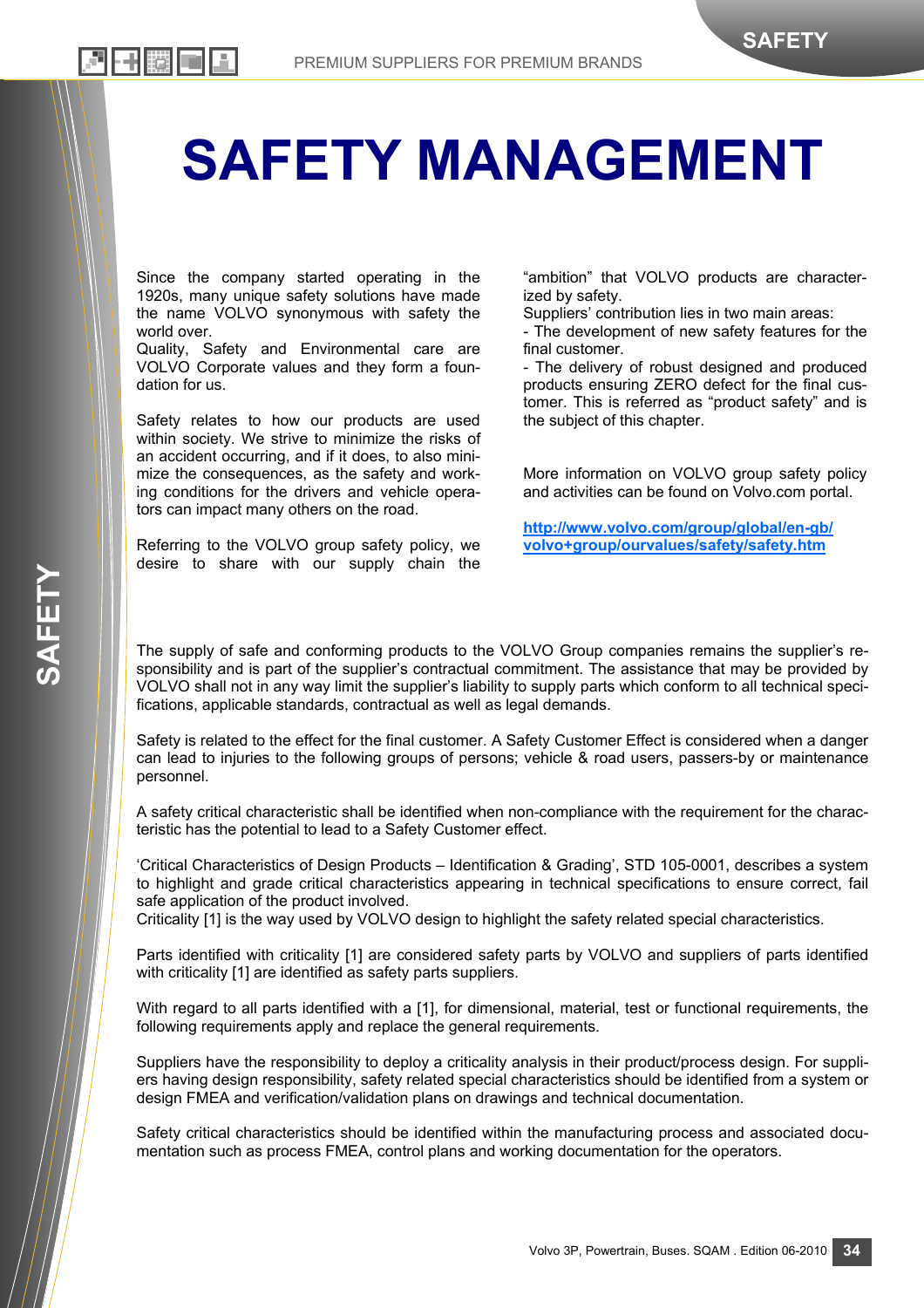Capability requirements for parts identified with [1] characteristics are described below:

|                                                             | <b>Critical Characteristics</b><br>level 1                                                                                                                                                                                         |
|-------------------------------------------------------------|------------------------------------------------------------------------------------------------------------------------------------------------------------------------------------------------------------------------------------|
| If process under control, normally<br>distributed           | $C_{\rm pk}$ 21,67*<br>(or $C_{\text{pm}} \ge 1.3$ for unilateral tolerances if applied)<br><b>AND</b><br>Production followed up with SPC (Statistical Process Control)<br>* For electronic components,<br>$C_{\rm pk}$ $\geq$ 2,0 |
| If process is not under control<br>and normally distributed | The machines must have<br>100% automatic check,<br>100 % control/inspection + traceability                                                                                                                                         |
| <b>Preferred Alternative</b>                                | Electronic Poka Yoke<br>(Effectiveness verified once per shift)                                                                                                                                                                    |

In addition to the demands detailed in the table above, the supplier must apply the following requirements on the shop floor;

- Identification of the operations which have a direct or indirect influence on Critical Characteristics [1] on the manufacturing methods documentation.
- Place clear signs at relevant workstations so operators are aware of the characteristic and of the potential Safety Customer Effect if the characteristic is non-compliant.
- Training and authorizations for people working on such workstation.

Thorough documentation is necessary in order to;

- Demonstrate that critical components do not have any safety related defects, either from VOLVO or supplier.
- Demonstrate that both VOLVO and legal requirements are met.
- Limit the number of products subjected to field actions, if any.

The supplier has the responsibility to deploy and verify all the above requirements in their supplier chain.

In the eventuality of a non conformance or a risk for the final customer, supplier shall notify immediately VOLVO, with actions to protect the final customer.

Suppliers shall embed in their quality system the specific requirements for product safety, showing they develop organization, process, and competences to manage the requirements for safety critical features.

During the sourcing process, the Product Safety Management Audit (SMA), verifies the ability of the supplier to handle safety parts.

Safety Management Audit template is available on supplier portal

During the APQP & PPAP routines the SQE verifies the evidence of the completion of those requirements for the concerned products.

Requirements for traceability : (See page 27)